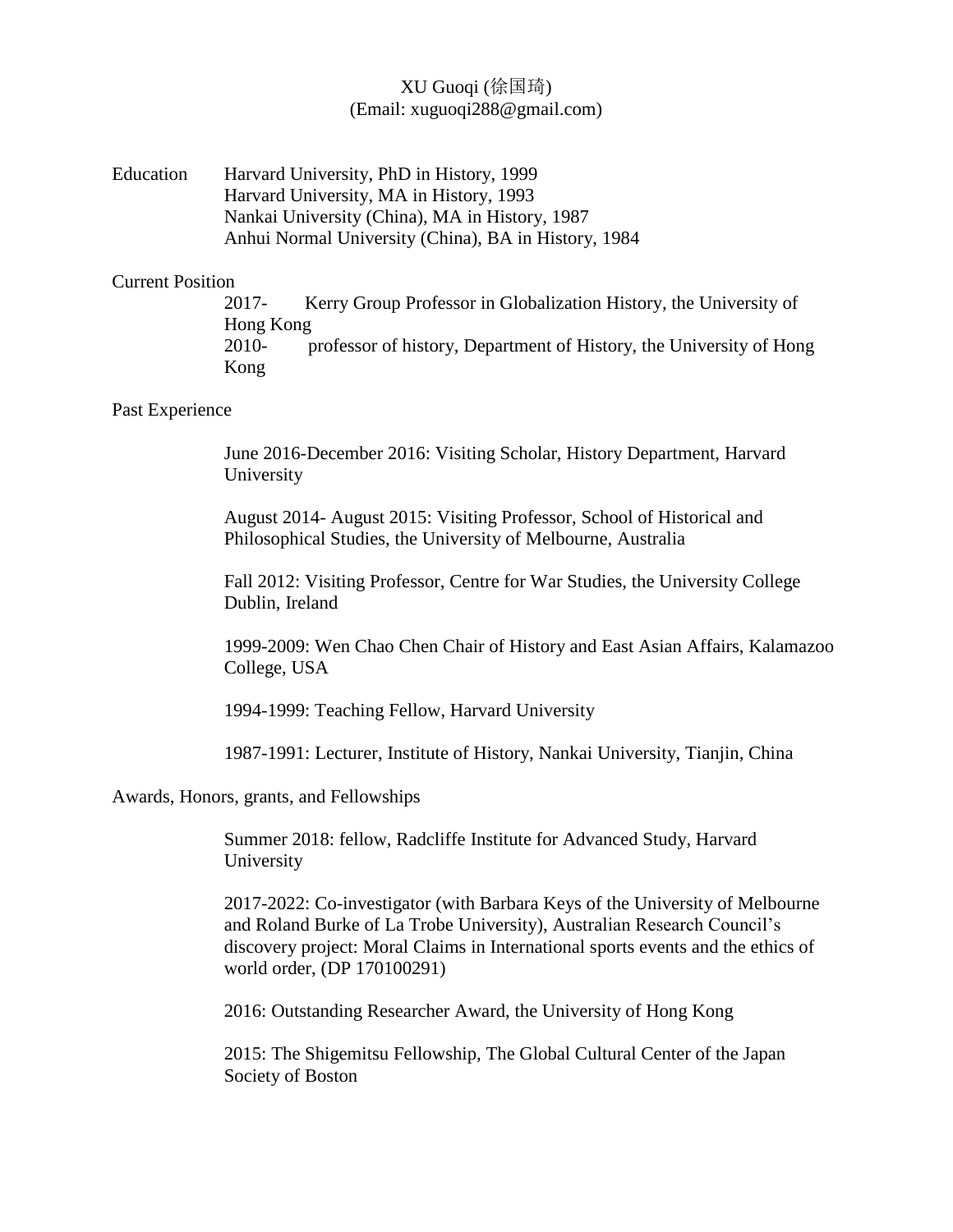2015-2018: Honorary Professor, Anhui Normal University

Summer 2016: fellow, Radcliffe Institute for Advanced Study, Harvard University

Summer 2014: fellow, Radcliffe Institute for Advanced Study, Harvard University

Summer 2013: fellow, Radcliffe Institute for Advanced Study, Harvard University

2013-2016: Co-investigator, China, Hong Kong and the Long 1970s in global perspective, ESRC-RGC HK Bilateral Grant

2013-2015: Principal Investigator, Asia and the First World War, Hong Kong Government Research Grants Council: GRF grant (number 751013)

2013-2016: Guest research fellow, School of Asia Pacific Studies, Sun Yatsen University, Guangzhou, China

2013: King's College London visiting fellowship

2012: Best output Prize, the University of Hong Kong

2012: The *Universitas* 21 fellowship

2012: Doris Zimmern HKU-Cambridge Hughes Hall fellowship

2011: Best book from The Chinese American librarians' association for *Strangers on the Western Front: Chinese workers and the Great War*

2011-2012: Louis Cha Research fund, The University of Hong Kong

2008-2009: Fellow, Radcliffe Institute for Advanced Study, Harvard University

2009: Best book award for the book *Olympic Dreams*, International Society of Olympic Historians

2009: Annual Academic Excellence award, Society for Chinese Historians in the United States

2007: Lee Hysan fellowship, the Chinese University of Hong Kong

2006-2007: Telluride Faculty fellowship, University of Michigan, Ann Arbor, Michigan

1999-2004: Faculty Development Funds, Kalamazoo College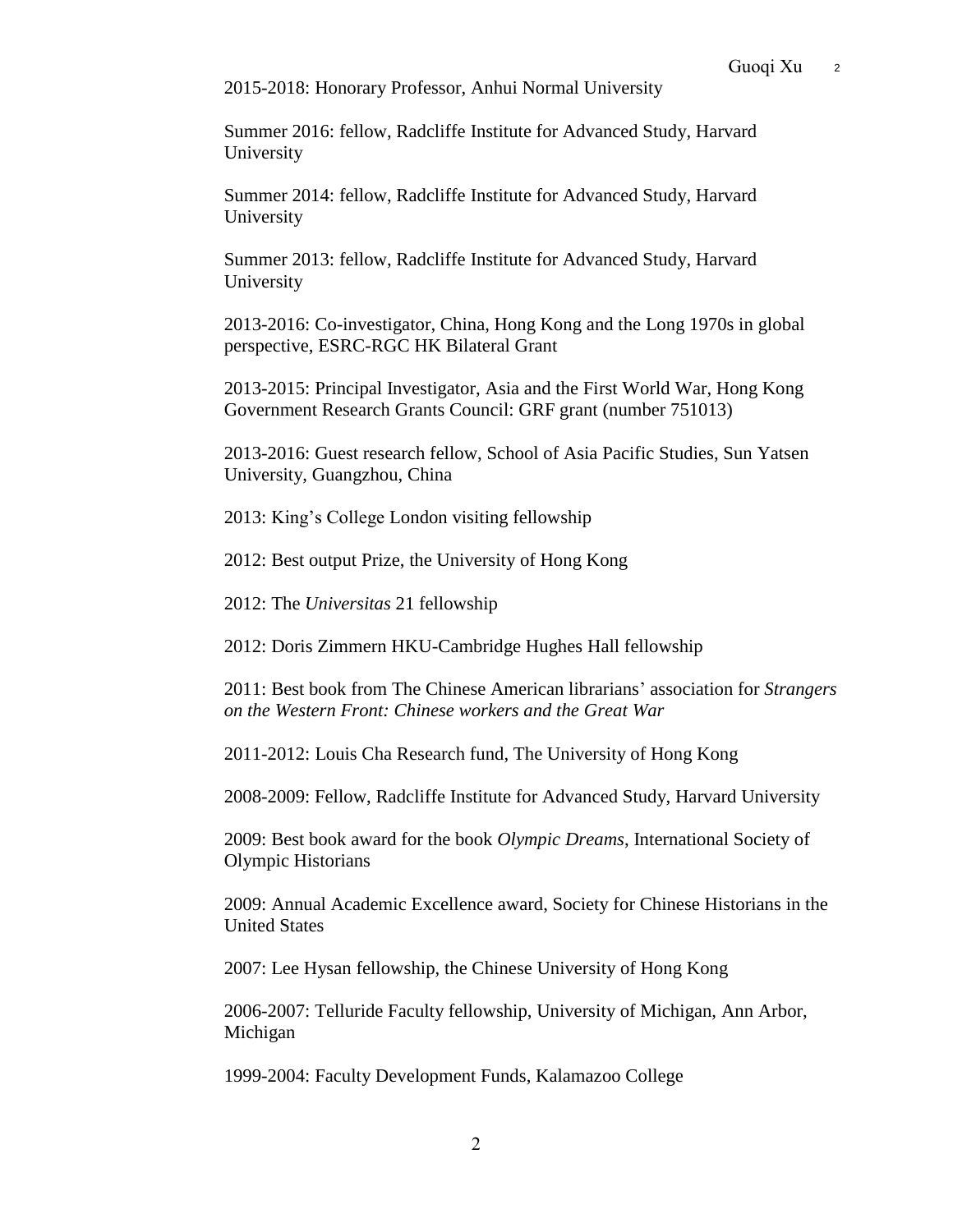1998: Research Grant, Hai-Hua Foundation (Taiwan)

1997-1998: Research Grant, Center for International Affairs, Harvard University

1997: Ma Xiang-Fang Fellowship for dissertation writing, Sun Yatsen Foundation

1996: Krupp Foundation Fellowship for dissertation, Harvard Center for European Studies

1996: Summer Research Grant, Charles Warren Center for American History, Harvard University

1995: Summer Research Grant, Harvard Program for the Study of Germany and Europe

1994: Summer Research Grant, History Department, Harvard University

1993: German Language Training Grant, Center for European Studies, Harvard University

1991-1994: Harvard-Yenching Scholarship

# Single Authored Books

### 2018:

|       | 边缘人偶记 (Random Records of A Scholar on Edges), revised and expanded<br>version, Chengdu: Sichuan People's Press                                                                                                    |
|-------|-------------------------------------------------------------------------------------------------------------------------------------------------------------------------------------------------------------------|
|       | 难问西东集 (Selected Writings of Xu Guoqi), Beijing: Commerce Press,<br>forthcoming                                                                                                                                    |
| 2017: |                                                                                                                                                                                                                   |
|       | Asia and the Great War: A Shared History, UK and USA: Oxford University<br>Press (Chinese edition is scheduled to be published in late 2018)                                                                      |
|       | 为文明出征:第一次世界大战中西线战场的中国人及其旅程 (Journey in the<br>name of civilizations: Chinese in the Western Front during WW I), Beijing:<br>Inter-Continental Press (Chinese edition, 2017; English and French editions,<br>2018) |
|       | 边缘人偶记 (Random Records of A Scholar on Edges), Chengdu: Sichuan<br>People's Press                                                                                                                                  |
| 2014  |                                                                                                                                                                                                                   |
|       | Chinese and Americans: A Shared History, Harvard University Press<br>(simplified Chinese edition will be published by Sichuan People's Press in                                                                   |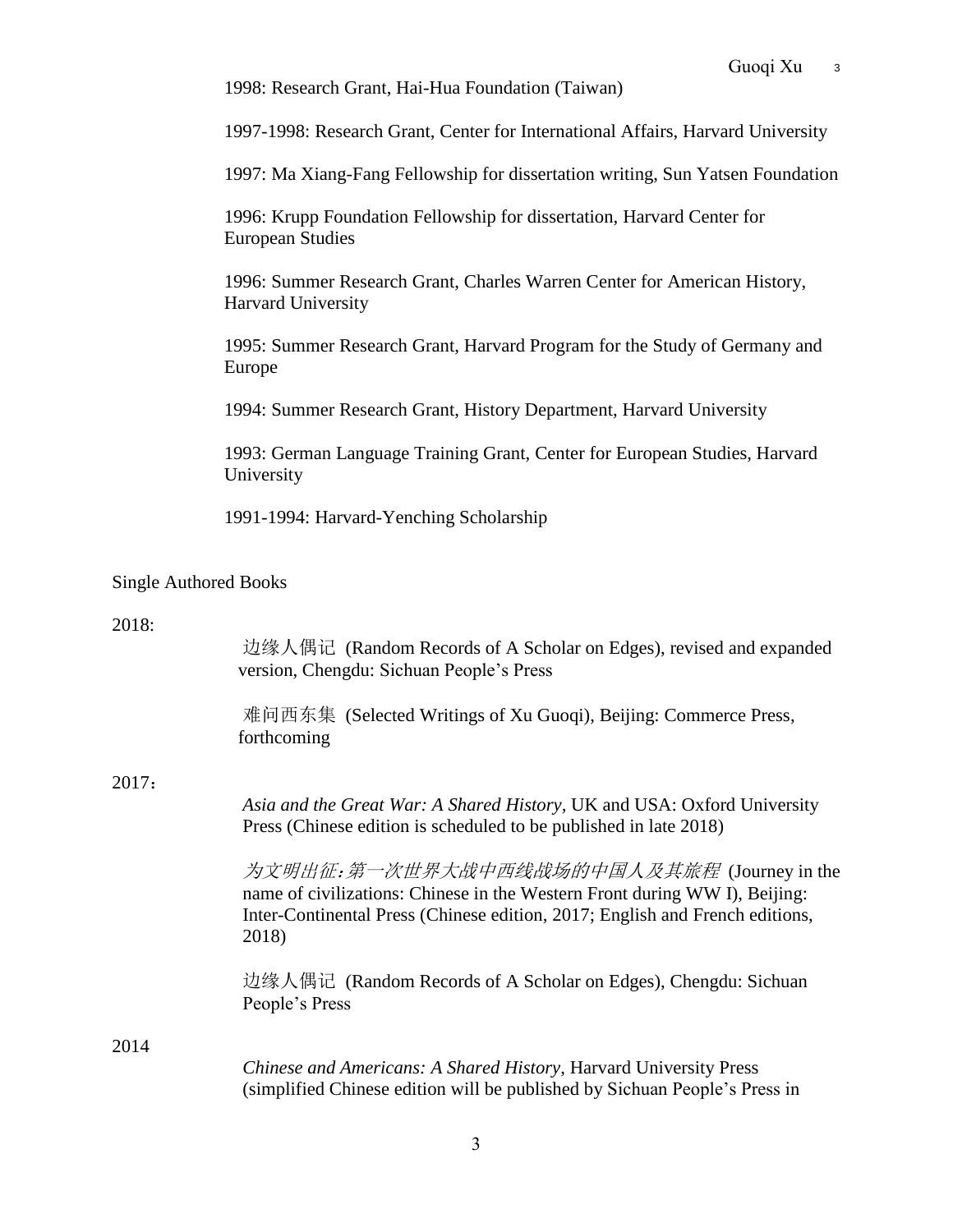|                        | Guoqi Xu<br>4<br>2018; classic Chinese version will be published in 2018 by Owl Publishing<br>House, Taipei)                                                                                                                                                                                        |
|------------------------|-----------------------------------------------------------------------------------------------------------------------------------------------------------------------------------------------------------------------------------------------------------------------------------------------------|
| 2011                   | Strangers on the Western Front: Chinese Workers in the Great War, Harvard<br>University Press (Chinese editions were published by Shanghai People's Press,<br>2014, 2018)                                                                                                                           |
| 2008                   | Olympic Dreams: China and Sports, 1895-2008, Harvard University Press<br>(Chinese edition will be published by Guangdong People's Press, 2018)                                                                                                                                                      |
| 2007                   | 文明的交融: 第一次世界大战期间的在法华工 (Chinese Laborers in France<br>during the First World War) (Chinese and French editions), Beijing:<br><b>Intercontinental Press</b>                                                                                                                                           |
| 2005                   |                                                                                                                                                                                                                                                                                                     |
|                        | China and the Great War: China's Pursuit of a New National Identity and<br>Internationalization, Cambridge, UK and New York: Cambridge University<br>Press (Chinese edition by Sanlian Shudian, Shanghai, 2008, 2013, revised<br>Chinese edition will be published by Sichuan People's Press, 2018) |
| Co-authored Book       |                                                                                                                                                                                                                                                                                                     |
| 1991                   |                                                                                                                                                                                                                                                                                                     |
|                        | 美国外交政策史, 1775-1989 (History of American Foreign Policy, 1775-1989)<br>(co-author, 杨生茂主编), Beijing: The People's Press                                                                                                                                                                               |
| Work in progress       |                                                                                                                                                                                                                                                                                                     |
|                        | The Idea of China (under contract for Harvard University Press).                                                                                                                                                                                                                                    |
| Selected book chapters |                                                                                                                                                                                                                                                                                                     |
| 2018                   |                                                                                                                                                                                                                                                                                                     |
|                        | "Roles of the Beautiful Nation in the Making of a Revolutionary Middle<br>Kingdom," in Alan Baumler, ed., Routledge Handbook of Revolutionary China,<br>New York: Routledge, forthcoming                                                                                                            |
| 2017                   |                                                                                                                                                                                                                                                                                                     |
|                        | "China in the Age of Revolutions, Counter-Revolutions,<br>and Violence," in Stefan and Michael Wildt, eds., Revolutions and<br>Counter-Revolutions: 1917 and Its Aftermath from a Global Perspective,<br>Frankfurt: Campus Verlag                                                                   |
|                        |                                                                                                                                                                                                                                                                                                     |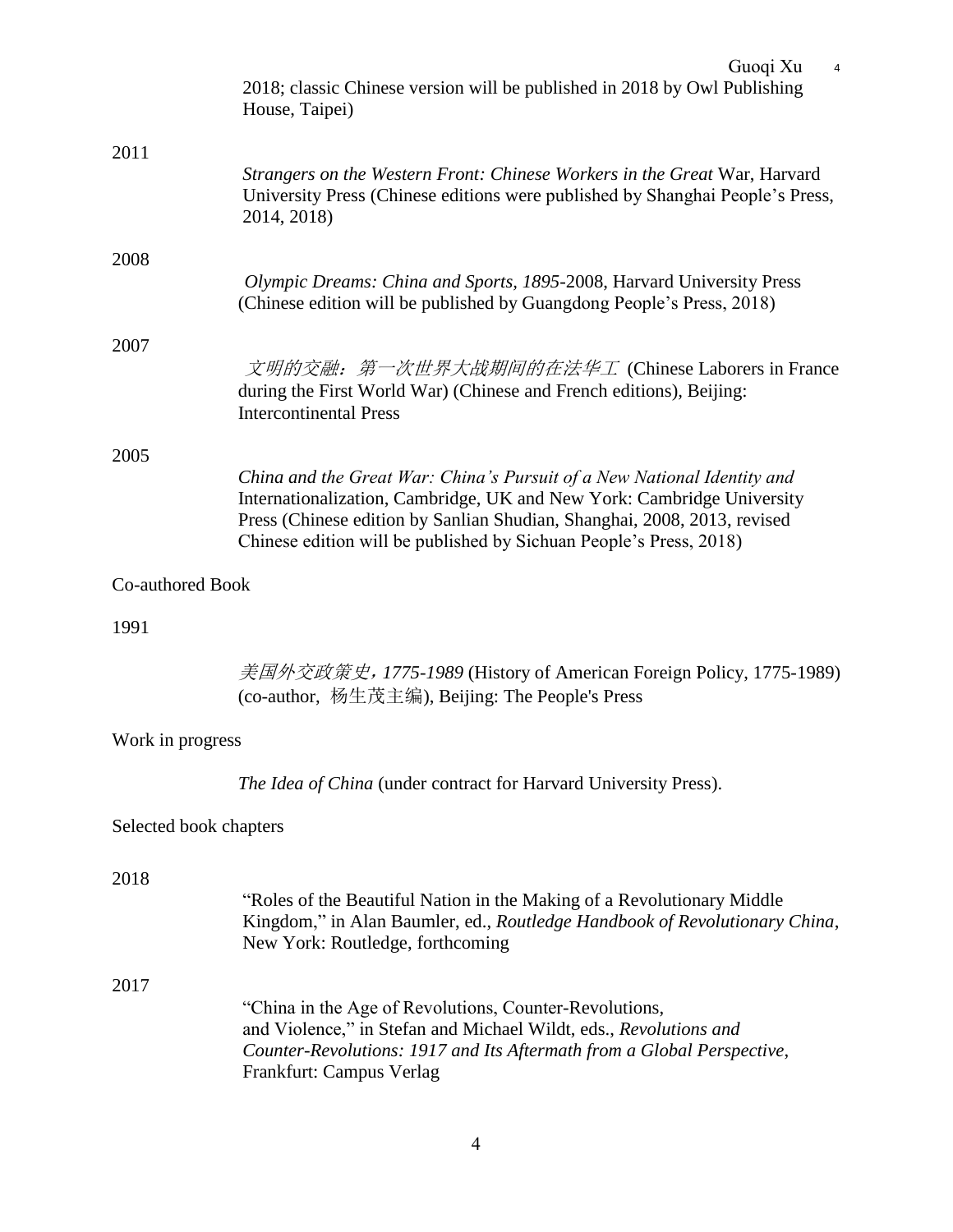|      | Guoqi Xu<br>5<br>"Asia's Great War: A Shared Experience," in James Wallis and David Harvey,<br>eds., Commemorative Spaces of the First World War: Historical Geographies<br>at the Centenary, London: Routledge                                             |
|------|-------------------------------------------------------------------------------------------------------------------------------------------------------------------------------------------------------------------------------------------------------------|
|      | "Reimagining and Repositioning China in International Politics: The Role of<br>Sports in China's Long 1970s," in Priscilla Roberts and Odd Arne Westad, eds,<br>China, Hong Kong, and the Long 1970s in Global Perspective, London:<br>Palgrave Macmillan   |
|      | "戈鲲化和中美关系史研究中的共有视角" (Ge Kunhua in the Shared history<br>of Sino-American relations), in 赵学功主编, <i>美国历史的深与广: 纪念历史</i><br>学家杨生茂百年诞辰论文集, 北京: 商务印书馆                                                                                                             |
| 2016 |                                                                                                                                                                                                                                                             |
|      | "The Great War and Today's China," in Edgar Wolfrum, Cord Arendes,<br>Angela Siebold, Joana Duyster Borreda and Odila Triebel, eds., European<br>Commemoration: Locating World War I, Berlin: IFA Edition Culture and<br>Foreign Policy                     |
| 2015 |                                                                                                                                                                                                                                                             |
|      | "The Great War in China and Japan," in Oliviero Frattolillo and Antony Best<br>eds., Japan and the Great War, London: Palgrave MacMillan                                                                                                                    |
|      | "第一次世界大战与中国之大转变,"(the First World War and China's Great<br>Transformation), in 魏格林, 朱嘉明编, 《一战与中国》(The Great War and<br>China), 北京: 东方出版社                                                                                                                    |
| 2014 |                                                                                                                                                                                                                                                             |
|      | "The role of shared experiences in studying Sino-American relations," in<br>Robert David Johnson, eds., Asia Pacific in the Age of Globalization, London:<br>Palgrave MacMillan                                                                             |
|      | "Networking through the Y: The Role of YMCA in China's Search for New<br>National Identity and Internationalization," in Madeleine Herren ed.,<br>Networking the International System: Global Histories of International<br>Organizations, Berlin: Springer |
|      | "China's Great War," in Helmut Bley and Anorthe Kremers, eds., The World<br>During the First World War, Essen: Klartest Verlag                                                                                                                              |
|      | "Asia and the Great War," in Jay Winter, ed, The Cambridge History of the<br>First World War, volume one: Cambridge University Press. Its French edition<br>was published in fall 2013 by Fayard, Paris                                                     |
|      | "China and Empire," in Robert Gerwarth and Erez Manela ed., <i>Empires at War</i> ,<br>New York and Oxford: Oxford University Press                                                                                                                         |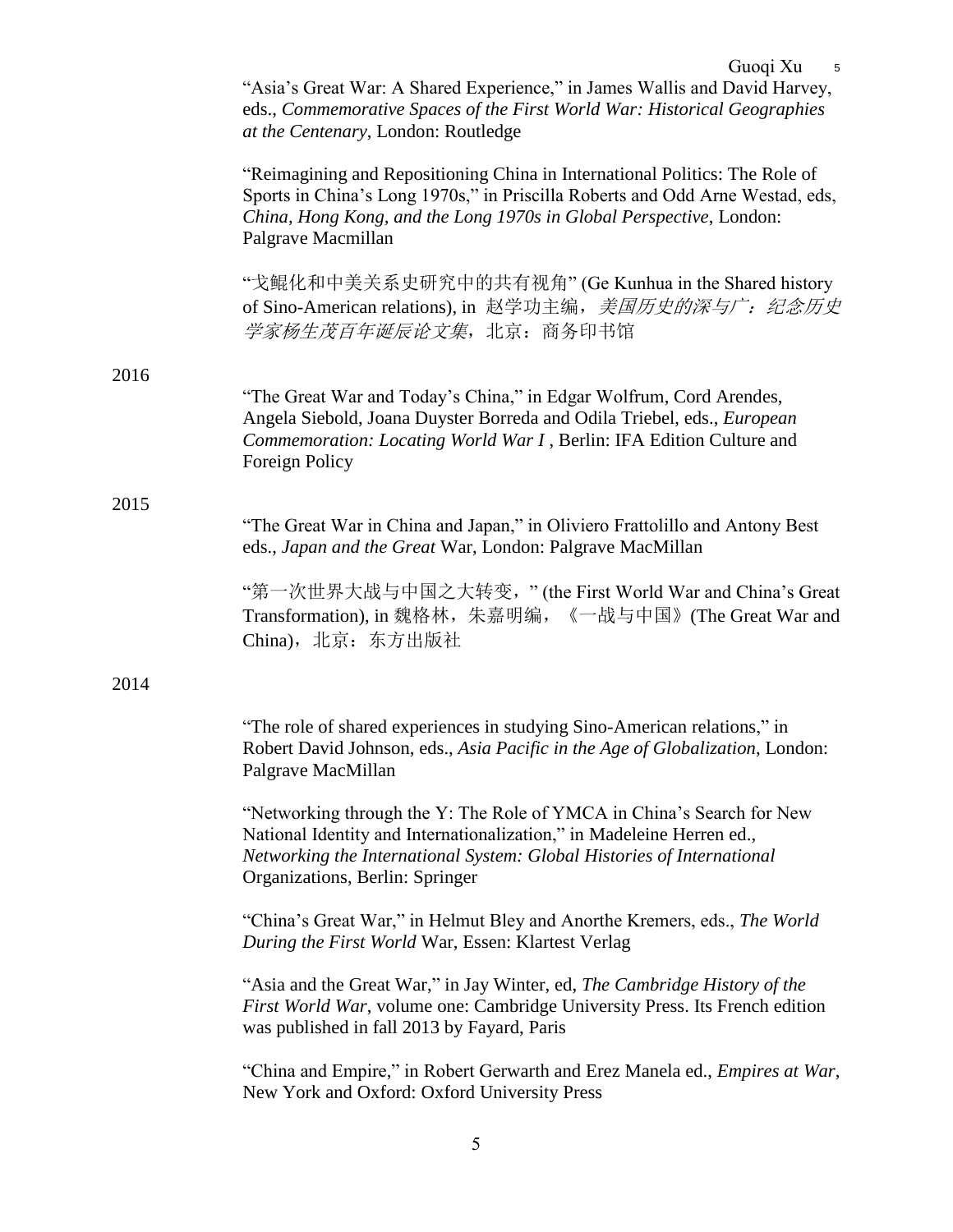| 2013 |                                                                                                                                                                                                                                                                                                         |
|------|---------------------------------------------------------------------------------------------------------------------------------------------------------------------------------------------------------------------------------------------------------------------------------------------------------|
|      | "国际体育与中国的国际化及外交战略" (International sports and China's<br>internationalization and diplomacy), 魏楚雄等主编: 東西方文化與外交論文<br>集 (Selected Papers on East-West Cultures and Diplomacy), 澳门大学出版社                                                                                                                     |
| 2012 | "China's national representation and the Taiwan Question in the Olympic<br>Movement: the case of Taiwan and Beijing's participation in the 1952 Helsinki<br>Olympic Games," in George Wei, ed., China-Taiwan Relations in a Global<br>Context: Taiwan's Foreign Policy and Relations, London: Routledge |
|      | "美国内战时期的英美外交研究," (A Study of Anglo-American diplomacy<br>during American Civil War) in 本书编辑委员会编, 《野老丹心一放翁——<br>庆祝刘绪贻教授百岁华诞文集》(Festschrift in honor of Professor Liu Xuyi's<br>100-year birthday), 武汉: 湖北人民出版社                                                                                           |
| 2011 | "Olympic Movement and China's Internationalization," in William Tsutsui and<br>Michael Baskett, eds., The East Asian Olympiads, 1934-2008, London: Global<br>Oriental                                                                                                                                   |
| 2010 | "浮生三记" (Three stories of my floating life), in Wang Xi and Yao Ping, eds.,<br>在美国发现历史 (Discovering History in America), Peking University Press                                                                                                                                                         |
| 2009 | "Sport," in Akira Iriye and Pierre-Yves Saunier, eds., The Palgrave Dictionary<br>of Transnational History, London: Palgrave MacMillan                                                                                                                                                                  |
| 2006 | "China: 1789-1914," in John Merriman and Jay Winter, eds., <i>Europe 1789 to</i><br>1914: Encyclopedia of the Age of Industry and Empire, Detroit: Charles<br>Scribner's Sons                                                                                                                           |
|      | "Opium War," in John Merriman and Jay Winter, eds., <i>Europe 1789 to 1914</i> :<br>Encyclopedia of the Age of Industry and Empire, Detroit: Charles Scribner's<br>Sons                                                                                                                                 |
|      | "The Boxer Rebellion," in John Merriman and Jay Winter, eds., <i>Europe 1789</i><br>to 1914: Encyclopedia of the Age of Industry and Empire, Detroit: Charles<br>Scribner's Sons                                                                                                                        |
| 2001 | "Internationalism, Nationalism, National Identity: China from 1895 to 1919,"in<br>George Wei and Xiaoyun Liu, eds., Chinese Nationalism in Perspective,<br>Westport, Conn.: Greenwood Press                                                                                                             |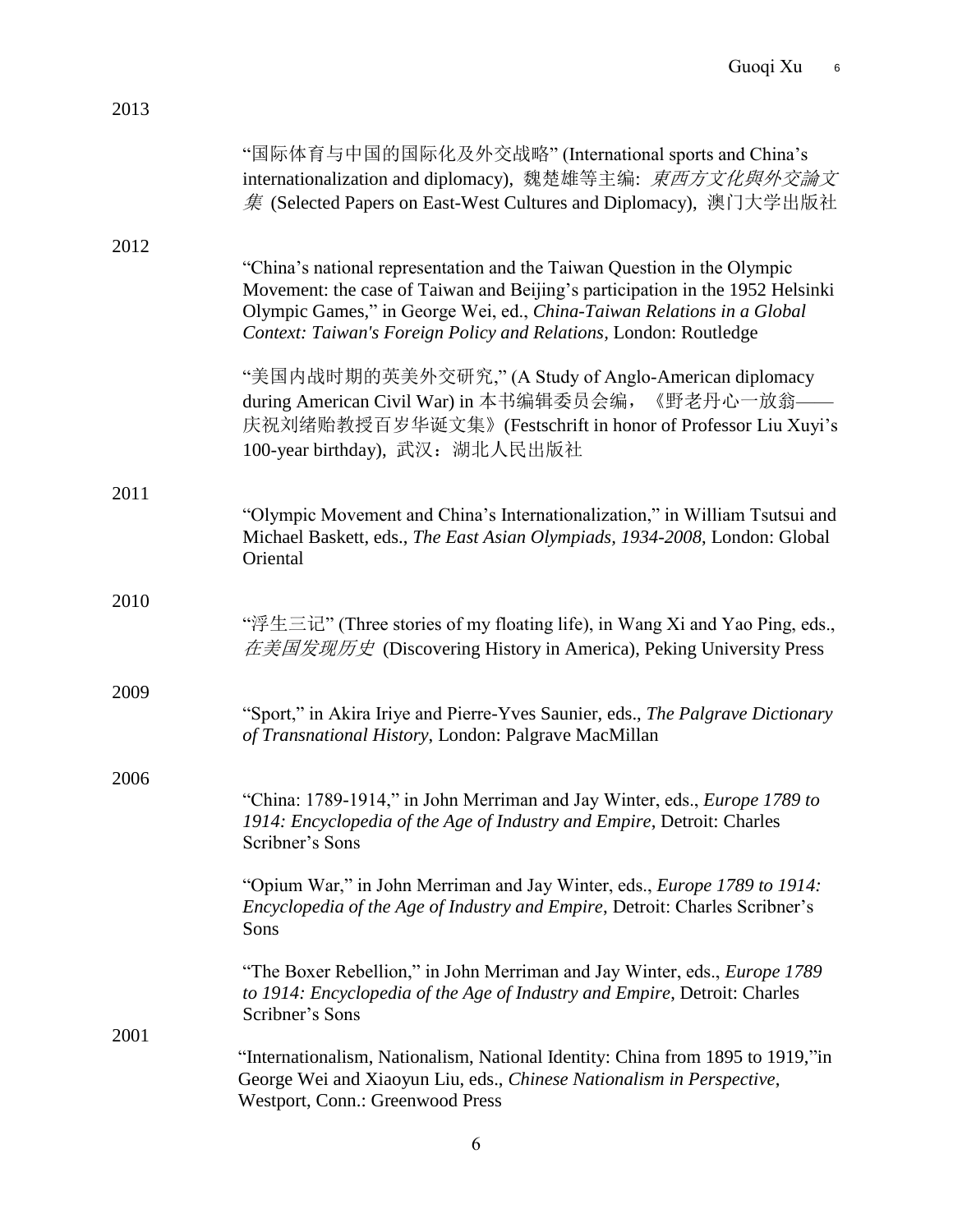| 1992 | "从 1945 到现在的美国队亚太地区的经济政策" (American Economic Policy<br>in Asia and the Pacific Region, from 1945 to the Present: Historical View), in<br>Feng Chengbo, ed., Asia Pacific Region and China, Tianjin: Nankai University<br>Press |
|------|--------------------------------------------------------------------------------------------------------------------------------------------------------------------------------------------------------------------------------|
|      | <b>Selected Academic Journal Articles</b>                                                                                                                                                                                      |
| 2018 | Book Review: Heather Streets-Salter, World War one in Southeast Asia:<br>Colonialism and Anticolonialism in an Era of Global Conflict, H-Diplo<br>(January, 2018)                                                              |
|      | Book Review: Asia after Versailles: Asian Perspectives on the Paris Peace<br>Conference and the Interwar Order, 1919-33, edited by Urs Matthias Zachmann,<br>International Affairs 94 (2)                                      |
|      | "第一次世界大战和亚洲'共有的历史'" (The First World War as<br>Asia's Shared History), 《文史哲》, No. 4, 2018                                                                                                                                      |
|      | "我们应该如何研究世界史? " (How Should We Study World History),<br>《 <i>世界历史评论》</i> , No. 1, 2018                                                                                                                                         |
| 2017 | The year 1919 and the question of "what is China?" International Politics<br>$(2017), 10.1057/s41311-017-0104-2$                                                                                                               |
|      | "第一次世界大战期间的西线华工与中美'共有的历史'"(Chinese laborers on<br>the western front during the First World War and the shared history of the<br>Sino-American Relations), 《 <i>美国研究》</i> , December 2017                                       |
|      | "作为方法的'跨国史'及'共有的历史'"(Transnational History and Shared<br>History as an approach), 《史学月刊》, 2017年第7期                                                                                                                             |
| 2016 | "何为中国: 1919年的中国与世界" (What is China in 1919) 杭州师范大学学<br>$\frac{1}{10}$ , November 2016                                                                                                                                          |
|      | "第一次世界大战及一战华工的世界意义" (The World meaning of the First<br>World War and Chinese Workers on the Western Front), in $\langle \angle \angle + \angle \angle \angle \angle$<br>, 2016年第3期 (2016年6月)                                   |
| 2014 |                                                                                                                                                                                                                                |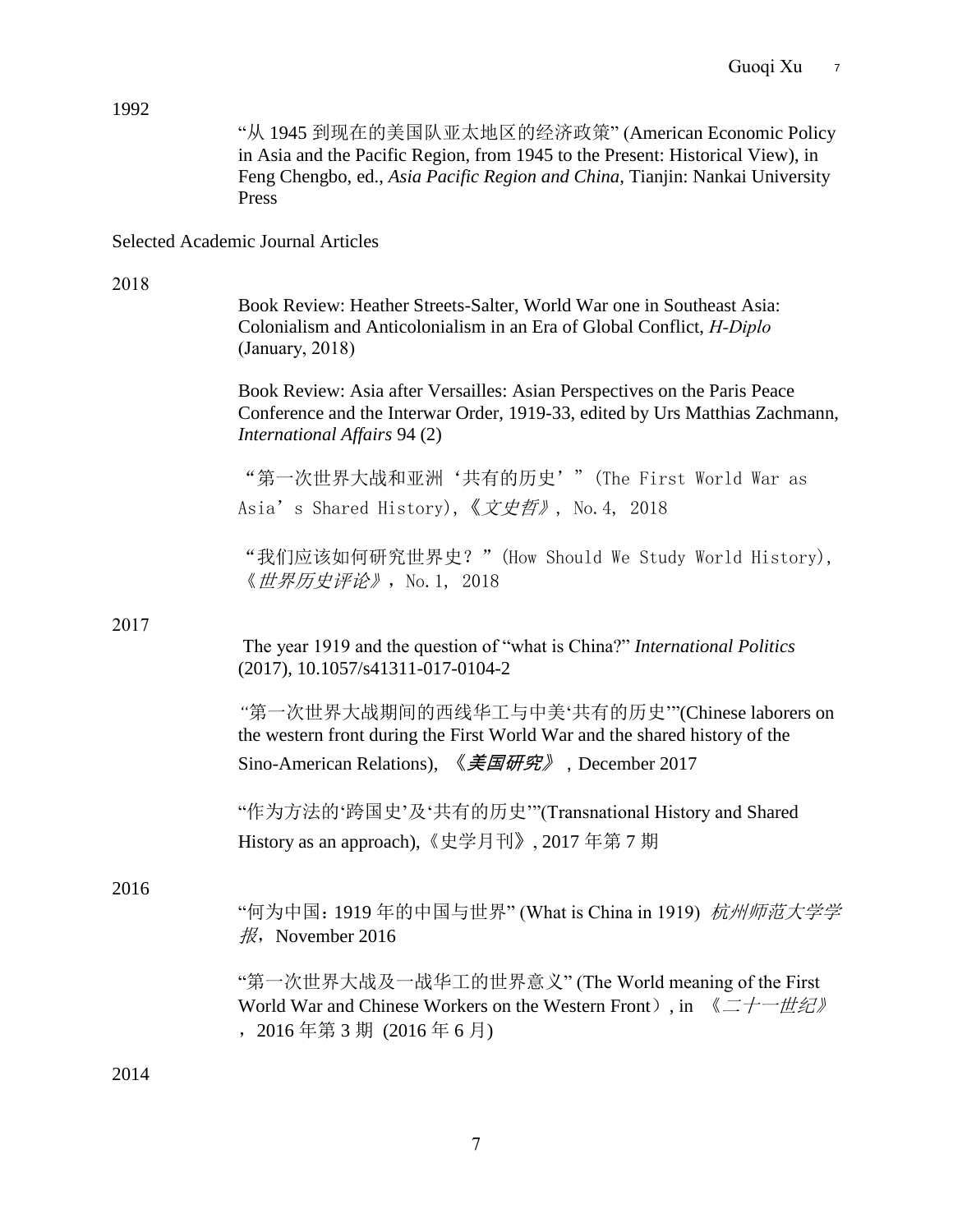|      | "试论'共享的历史'与中美关系史研究的新范式"(The shared history as a<br>new research paradigm in the field of history of Sino-American relations), $\overline{\chi} \overline{\chi}$<br>哲 (Literature, History, and Philosophy), No. 6 (December), 2014                                              |
|------|---------------------------------------------------------------------------------------------------------------------------------------------------------------------------------------------------------------------------------------------------------------------------------|
|      | "中国人与一战" (Chinese and the First World War), 历史教学 (History<br>Teaching), No.9 (September), 2014                                                                                                                                                                                  |
| 2012 | "Prestige and soft power: how Beijing benefited from the 2008 Games," in<br>Legacy 2012: Understanding the impact of Olympic Games, a special volume<br>published by Economist/Economist Intelligence Unit, August 2012, 8-9                                                    |
|      | "会当临绝顶, 一览众山小: 国际史方法及其应用"("The New Approach of<br>International History and Its practice," Wen Shi Zhe (Journal of Literature,<br>History, and Philosophy) (in Chinese), No. 5 (September), 2012<br>新华文摘 published an abridged version in its no. 1 issue (January 2013), 62-65 |
| 2011 |                                                                                                                                                                                                                                                                                 |
|      | Book Review: Andrew D. Morris. Colonial Project, National Game: A History<br>of Baseball in Taiwan. The American Historical Review, Vol. 116, No. 5<br>(December 2011)                                                                                                          |
| 2009 | "Chinese Puzzle", Soccer Journal (official publication of the National Soccer<br>Coaches Association of America), Vol. 54, No. 1, January-February 2009                                                                                                                         |
|      | "现代奥林匹克运动与中国的国际化进程" (Modern Olympic Movement and<br>Process of China's Internationalization), The Twenty-First Century (Chinese<br>University of Hong Kong), February 2009                                                                                                      |
| 2008 |                                                                                                                                                                                                                                                                                 |
|      | "How to Understand China: A Historical Analysis," Michigan International<br>Lawyer, Vol. 20, No. 2 (summer)                                                                                                                                                                     |
|      | "China's National Representation and the Two-China Question in the Olympic<br>Movement," China Perspectives, Vol. 73, No. 1 (French and English editions,<br>Spring)                                                                                                            |
|      | "Sports in China's Internationalization and National Representation: China's<br>Participation in 1932, 1936, and 1948 Olympic Games," The Chinese Historical<br><i>Review</i> , Vol. 15, No. 1 (spring)                                                                         |
|      | "The Great War and China's Military Expedition Plan," The Journal of Military<br><i>History</i> , Vol. 72, No. 1 (January)                                                                                                                                                      |
| 2007 | Book Review: John Carroll, Edge of Empires: Chinese Elites and British<br>colonials in Hong Kong, Journal of Asian History, Vol. 41, no. 1                                                                                                                                      |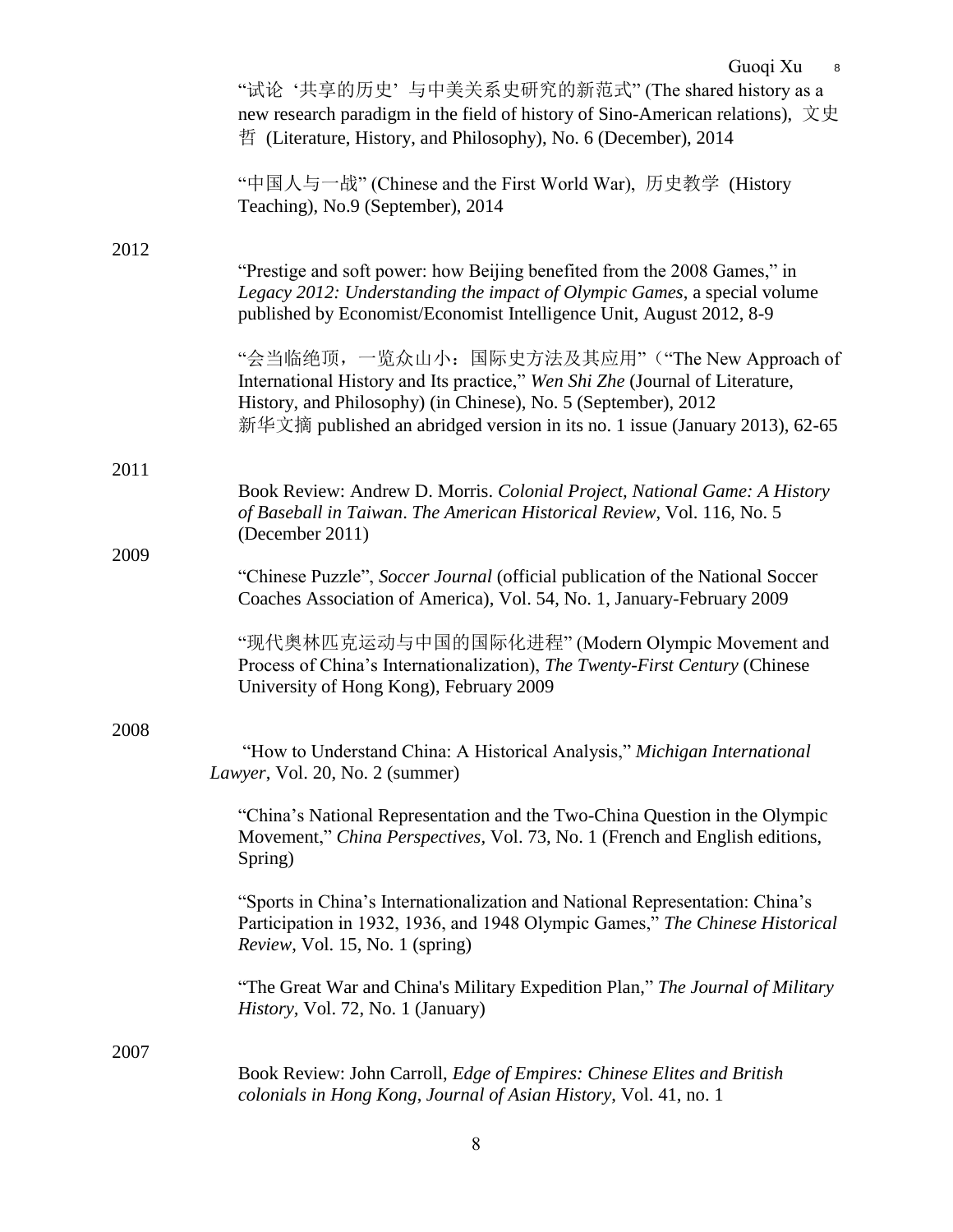| 2006 |                                                                                                                                                                                                                                                                                                                                                                                                   |
|------|---------------------------------------------------------------------------------------------------------------------------------------------------------------------------------------------------------------------------------------------------------------------------------------------------------------------------------------------------------------------------------------------------|
|      | Book Review: Peter Zarrow, China in war and revolution, 1895-1949,<br>American Historical Review, Vol. 111, No. 3 (June 2006)                                                                                                                                                                                                                                                                     |
| 2005 |                                                                                                                                                                                                                                                                                                                                                                                                   |
|      | "China's Great War: An Unwritten Chapter of World History," The Chinese<br>Historical Review, Vol. 12, No. 1 (Spring)                                                                                                                                                                                                                                                                             |
|      | "美国外交政策中的柔力与刚力" (Soft Power and Hard Power in American<br>Foreign Policy) 世界政治与经济 (Journal of World Politics and Economy)<br>(Beijing, September 2005)                                                                                                                                                                                                                                            |
|      | "第一次世界大战对中国历史进程的影响" (The Effects of World War I on<br>China's Historical Progress), The Twentieth-First Century (The Chinese<br>University of Hong Kong), August 2005 (a slightly different version was<br>published in Jin Guangyao and Wang Jianlang, eds, Beiyang shiqi de zhong guo<br>waijiao (Chinese foreign policy during the warlord period) (Shanghai: Fudan<br>University Press, 2006) |
|      | "王道与霸道: 美国外交政策的悖论," (Policy-making based on attraction or on<br>coercion: A dilemma in American foreign policy) 当代国际关系 (Journal of<br>Contemporary International Relations) (Beijing, February 2005)                                                                                                                                                                                              |
|      |                                                                                                                                                                                                                                                                                                                                                                                                   |
| 2002 | "Historical Memories and China's Changing Views of East Asia," The Journal<br>of American - East Asian Relations, Vol. 10, Nos. 3-4                                                                                                                                                                                                                                                               |
| 2000 | "一战期间中国的以工代兵参战研究," (Chinese Laborers and the First World<br>War) The Twenty-First Century, Vol. 10, No. 62 (Hong Kong, December 2000)                                                                                                                                                                                                                                                             |
| 1996 |                                                                                                                                                                                                                                                                                                                                                                                                   |
|      | "八十年代以来的美国外交史学," (Historiography of U.S. Foreign Relations<br>since 1980s) in 美国史新探 (New Studies of American History: Festschrift in<br>Honor of Professor Yang Shengmao) (Beijing: Zhongguo shehui kexue<br>chubanshe, 1996)                                                                                                                                                                     |
|      | "China's Quest for National Identity: A Speculative Essay," Harvard Vision,<br>Vol. 4 (Cambridge, MA: The Dipylon Press, 1996), 157-179                                                                                                                                                                                                                                                           |
| 1995 |                                                                                                                                                                                                                                                                                                                                                                                                   |
|      | "越南战争的现代记忆及其影响" (Modern Memory of the Vietnam War and<br>its Influence), The Twenty-First Century, Vol. 5, No. 30 (Hong Kong,<br>December 1995)                                                                                                                                                                                                                                                   |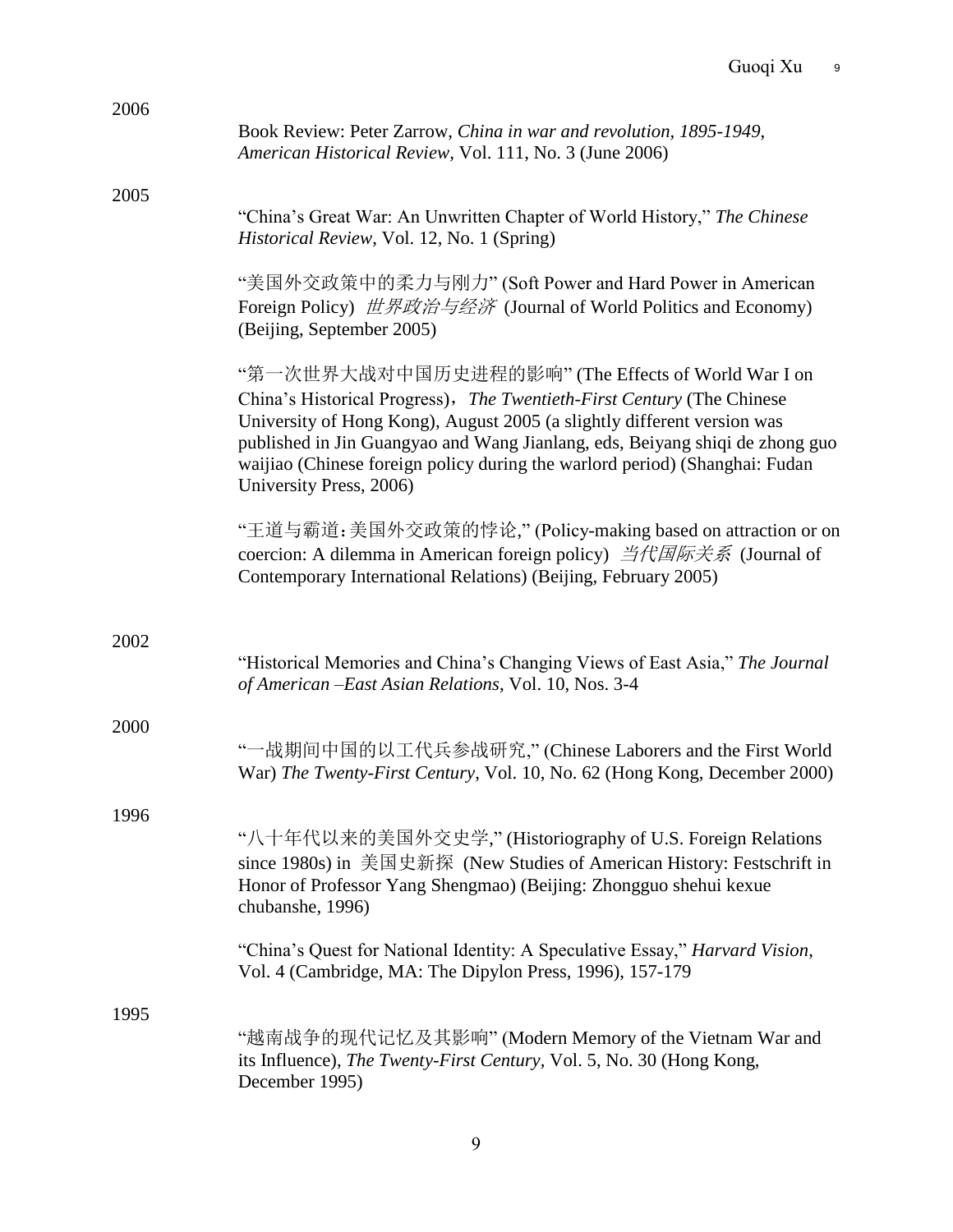|      | Guoqi Xu<br>10<br>"麦克纳马拉的忏悔" (The Regrets of Robert McNamara), <i>美国研究</i> (Journal                                                                               |
|------|-------------------------------------------------------------------------------------------------------------------------------------------------------------------|
|      | of American Studies) 3, vol. 9 (Beijing, 1995)                                                                                                                    |
| 1994 | "美国文化心理情结与文明冲突论" (The Mentality of American Foreign<br>Policy and the Clash of Civilizations), 中国社会科学 (Chinese Social<br>Sciences Quarterly), 2 (Hong Kong, 1994) |
|      | "亨廷顿及其文明冲突论" (On Samuel Huntington's Clash-of-Civilizations<br>Theory), 美国研究 (Journal of American Studies), 1 (Beijing, 1994)                                     |
|      | "略论费正清" (John K. Fairbank and China Studies in America), 美国研究<br>(Journal of American Studies), 2 (Beijing, 1994)                                                 |
| 1992 | "美国在危机中?" (Is America in Crisis? Comments on the Current Debate<br>about American Decline) 美国研究 (Journal of American Studies), 1 (Beijing,<br>1992)               |
| 1990 | "均势与美国对华门户开放政策" (Balance of Power and America's Open<br>Door Policy in China) 历史教学 (History Teaching), 2 (Tianjin, 1990)                                          |
|      | "论威廉西华德对东亚政策" (On William Henry Seward's Policy in East Asia)<br>美国研究 (Journal of American Studies), 3 (Beijing, 1990)                                            |
| 1989 | "罗斯福的东亚均势外交" (Theodore Roosevelt's Balance-of-Power Policy in<br>Eastern Asia), 南开史学论丛 (Nankai Journal of History) 2 (Tianjin, 1989)                              |
|      | "1917-1919 期间中国知识分子对伍德罗威尔逊的反应" (Chinese<br>Intellectuals' Response to Woodrow Wilson, 1917-1919), 历史教学 (History<br>Teaching), No. 10 (Tianjin, 1989)              |
| 1987 | "美国宪法与美国的经济发展" (Role of the American Constitution in<br>America's Economic Development), 历史教学 (History Teaching), 11<br>(November 1987)                           |
|      | Selected articles for general public                                                                                                                              |
| 2018 | "影响我最大的四本书" (Four most influential books in my life), <i>南方周末</i> ,<br>2018年四月19日                                                                                 |
| 2017 |                                                                                                                                                                   |
|      | 10                                                                                                                                                                |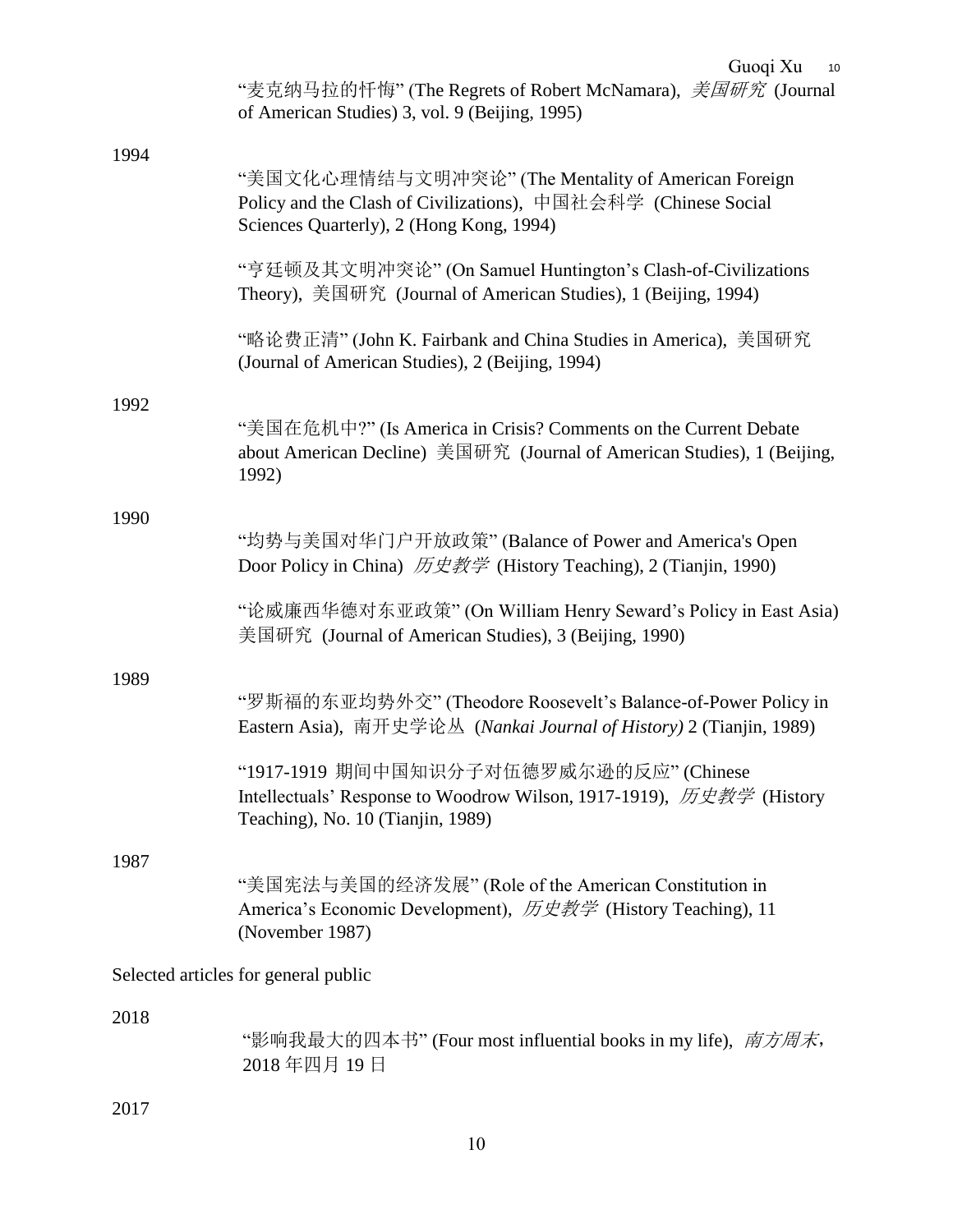|      | Guoqi Xu<br>11<br>"中美共有历史中的蒲安臣" (Anson Burlingame and the Shared History of<br>Sino-American relations), 《读书》2017年三月                                                                     |
|------|------------------------------------------------------------------------------------------------------------------------------------------------------------------------------------------|
| 2015 | "'危''机'与'苦''力'": 一战华工的故事" (The Story of Chinese Workers in<br>the First World War), 《世界知识》2017年3月。                                                                                       |
|      | "重读入江昭《第二次世界大战在亚洲和太平洋地区的起源》"(Re-read Akira<br>Iriye, The Origins of the Second World War in Asia and Pacific), $\psi \psi \neq \psi \pi + \psi$<br>(China Reading Weekly), April 1, 2015 |
| 2014 | 中国人和美国人"'共享的历史'," (the "shared history" between Chinese and<br>Americans), $\overline{\mathcal{X}}\mathcal{I}\mathcal{I}\mathcal{H}$ , December 5, 2014                                  |
|      | "人类的前程和中国的未来," (Whither Mankind and the China's Future), 中<br>华读书报, August 20, 2014, 17 (reprinted by 新华文摘, October 20, 2014)                                                            |
| 2013 | "大师风范: 入江昭先生侧记 (2)"(Professor Iriye, part 2), 中华读书报,<br>September 25, 2013                                                                                                               |
|      | "桃李不言, 下自成蹊: 入江昭先生侧记 (1)" (Professor Akira Iriye, part 1),<br>中华读书报, September 11, 2013                                                                                                  |
|      | "Anthony Cheung 和他的美国梦" (Anthony Cheung and his American<br>Dream), 中华读书报, July 17, 2013                                                                                                 |
|      | "空谷灵雨许地山" (Scholar Xu Dishan and his contributions), 中华读书报,<br>June 5, 2013                                                                                                              |
|      | "历史学家霍布斯鲍姆及其宿命"("Historian Eric Hobsbawm and his fate",<br>中华读书报, January 23, 2013, 17                                                                                                   |
| 2012 | "老马的风采" (Profile of Harvard Scholar Roderick MacFarquhar), 中华读书<br>报, October 24, 2012                                                                                                   |
|      | "诗人的世界" (The world of a poet), 中华读书报, October 17, 2012                                                                                                                                   |
|      | "Heading into collective future," China Daily, August 4, 2012                                                                                                                            |
| 2010 | "追忆杨生茂先生," (Tribute to Professor Yang Shengmao),中华读书报, July<br>21, 2010                                                                                                                  |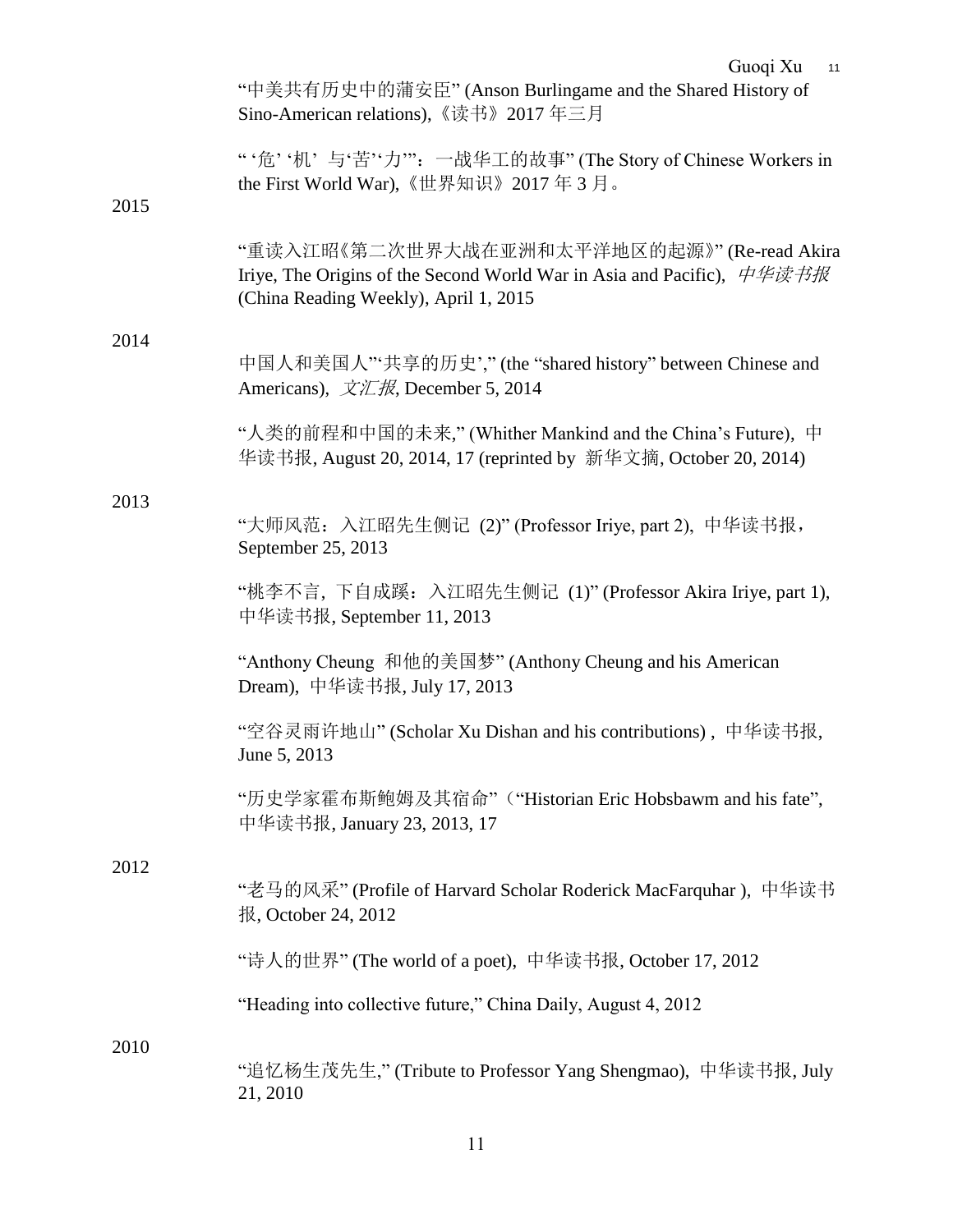"Olympics made China less nationalist," *The Providence Journal*, August 30, 2009

#### 2008

"A Delicate Balance", *New York Times*, August 4, 2008, Section H 03

"The Goal China Can't Reach", *Washington Post,* July 27, 2008, B01

"A Sports Revolution?" *Asia Weekly,* vol. 2, issue 16, April 28, 2008

Selected Scholarly Lectures and Presentations

### 2018

"Asia and the Great War," invited lecture for Hong Kong Museum of Coastal Defense, September 29, 2018

"On how to study Shared history of Sino-American Relations," lecture delivered to the Institute of American Studies, Chinese Academy of Social Sciences, Beijing, May 22

"On How to Study World History," School of History, Capital Normal University, Beijing, May 24

"On History of Chinese Workers on the Western Front during the Great War and my personal academic Journey," Victoria Shanghai Academy, Hong Kong, May 16

### 2017

"Asia and the Great War," Department of History, Fudan University, October 10, 2017

"The Shared History between Chinese and Americans," Research Center of World Civilizations, Fudan University, October 11, 2017

"International Sports and China's Internationalization, 1895-2022," Beijing Foreign Studies University, September 19, 2017

"Great War as Asia's Shared History," Capital Normal University, September 21, 2017

"From Transnational history to a shared history: some thoughts on how to study Sino-American relations," a keynote address, Nankai University, September 23, 2017

"International Sports and Idea of China," Center for Chinese Studies, Oxford University, May 11, 2017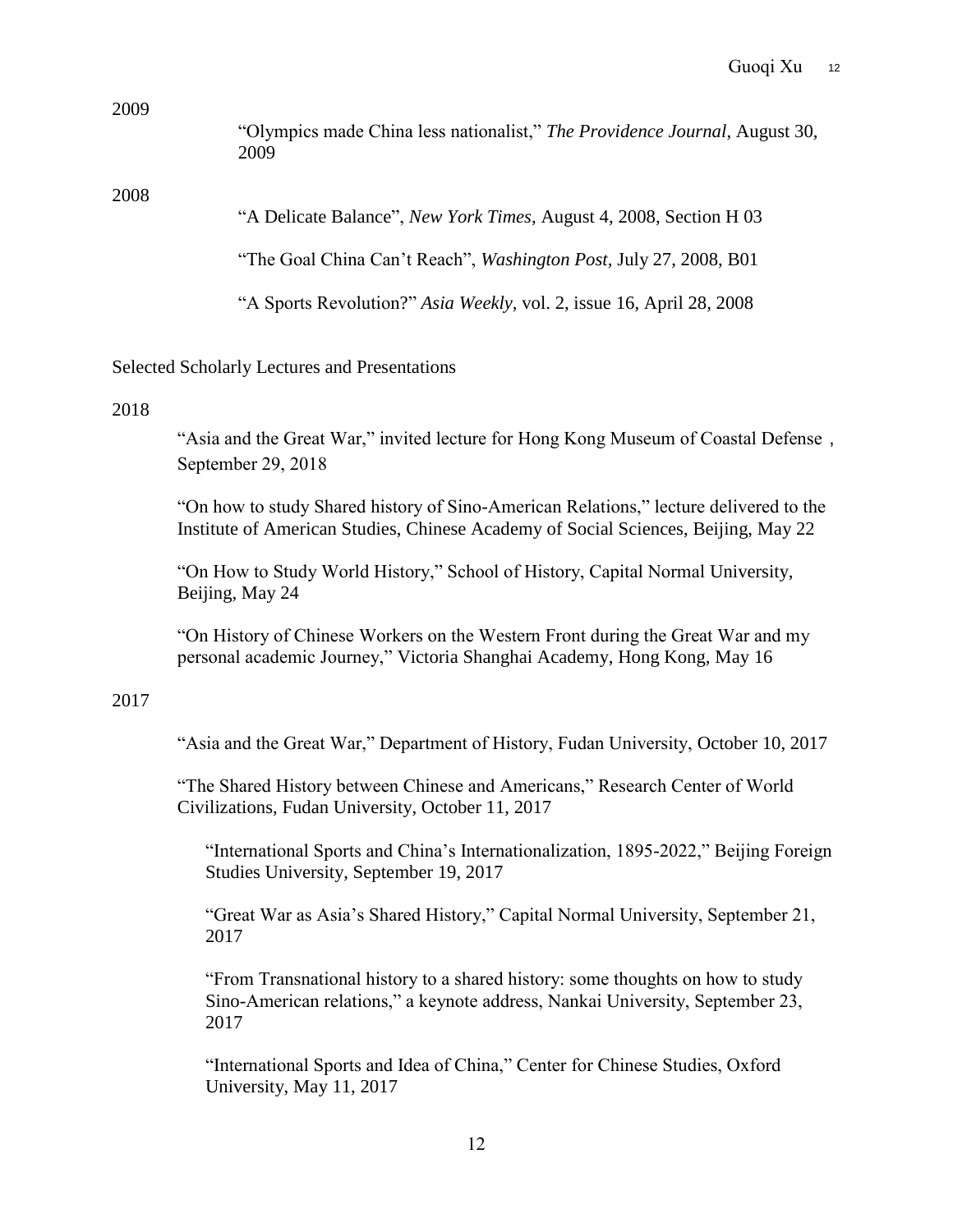"Chinese and Americans: A shared history," Department of History and Confucius Institute, the University of Göttingen, May 16, 2017

"Chinese and Americans: a shared history," Department of Asian Studies, University of Geneva, May 17, 2017

"Asia and the Great War, A shared history," Centre for War Studies, University College Dublin, May 4, 2017

"International sports and Idea of China," Asia Global Institute, the University of Hong Kong, February 22, 2017

## 2016

"The Great War and the Idea of China," Fairbank Center for Chinese Studies, Harvard University, November 16, 2016

"Chinese and Americans: a shared history," Department of History, Bridgewater University, November 15, 2016

"China in the Age of Revolutions and Counter-Revolutions," paper presented to Conference "World Counter Revolutions, 9-11 June, 2016, Hanover-Herrenhausen, International conference funded by the Volkswagen Foundation.

"The Great War and the Question of 'What is China.", a paper delivered Conference on China and the Great War, Organized by University of Westminster, London, May 4, 2016

## 2015

"The Great War as a shared history in Asia," invited lecture, Department of History, Jinan University, Guangzhou, November 6, 2015

"Frank Goodnow in the shared history between Chinese and Americans," invited lecture, Department of History, Zhejiang University, Hangzhou, October 26, 2015

"Shared history as a new approach in Sino-American history: the case of Ge Kunhua," Distinguished Jinwen Lecture, Anhui Normal University, Wuhu, Anhui, October 23, 2015

"The Meaning of the First World War in Asia," a keynote address to the annual conference of China's Association for modern world history, Wuhu, China, October 24, 2015

"The year 1919: China rethinks its relations with the world," a paper for "(Re)think the Interwar Crisis Workshop, University of Geneva, October 30, 2015

"Great War and Asia's Great Transformation," the 22nd International Congress of Historical Sciences, Jinan, China, August 26, 2015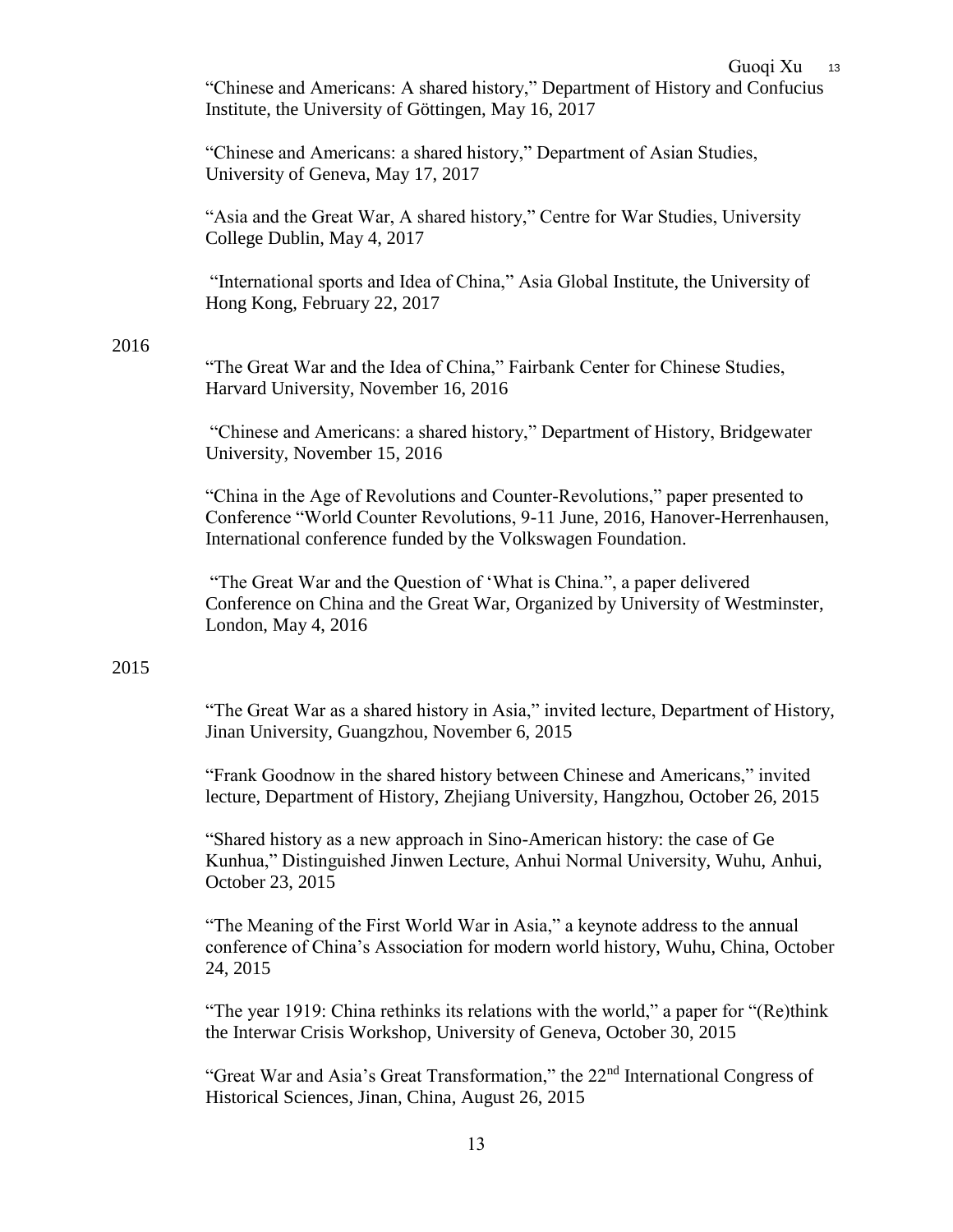"The First World War and China's Great Awakening," 2015 Kathleen Fitzpatrick History Lecture, University of Melbourne, July 28, 2015

"Towards a New Approach in Studying Sino-American Relations: The Role of Shared Experiences," Public Lecture in History-in-Making series, University of Hong Kong, April 16, 2015

## 2014

"Chinese and the First World War," invited presentation, European commemoration of the First World War, German Foreign Ministry and Institut für Auslandsbeziehungen, Berlin, December 16-17, 2014

"Towards a new approach to study Sino-American relations: the role of shared experiences between Chinese and Americans," keynote speech to the international symposium on modern Macau-American relations, University of Macau, China, December 3, 2014

"Chinese and the Great War," invited lecture to French International School, Hong Kong, November 13, 2014

"Chinese workers and the Great War," a plenary lecture to the Conference "In the Shadow of the First World War: social and cultural dimensions of the conflict in global perspective," University of Manchester, May 15-16, 2014

"Chinese laborers in the First World War," invited lecture to Hong Kong Museum of History, April 19, 2014

"Shared History and Sino-American relations," Invited talk to School of History, Fujian Normal University, December 18, 2014

"Chinese workers on the Western Front during WWI and their role in East-Western civilizations," invited presentation to Workshop on Chinese Laborers in Europe during the First World War, organized by Tsinghua University and Centre Franco-Chinois, Beijing, November 10, 2014

"How to study history of Sino-American Relations today?" invited lecture to National Library, Beijing, October 18, 2014

"The Shared History and Sino-American Relations," invited lecture to Department of History, Peking University, October 21, 2014

"How to use 'shared history' approach to study the history of Sino-American Relations," invited lecture to School of History, Nankai University, October 22, 2014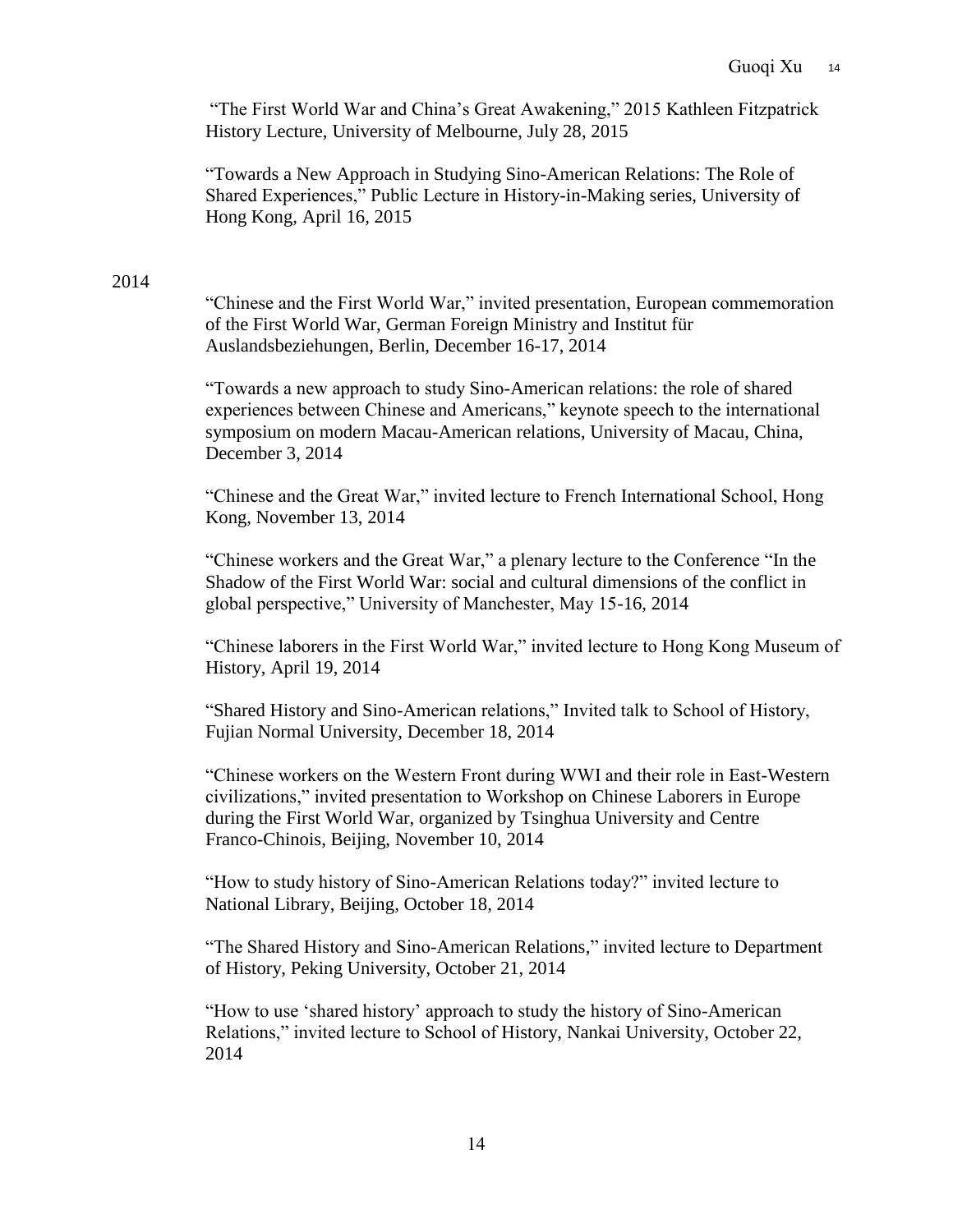Keynote address: "WW I and China's great transformation," International Conference on First World War and China, Universität Wien, Vienna, Austria, July 4-6, 2014

"Shared History and a new approach to study Sino-American relations," invited lecture to Law School, Guangdong University of Foreign Studies, May 9, 2014

"Shared History approach in Studying Sino-American Relations," invited lecture to Suzhou University, China, April 8, 2014

"China's Great War," invited lecture to Suzhou University of Sciences and Technology, April 8, 2014

"China and the First World War," American Historical Association's annual conference, Washington, DC., January 2, 2014

Chair and discussant of the panel "Global Conflict, Local context," American Historical Association's annual conference, Washington, DC., January 4, 2014

## 2013

"Mao Zedong and his legacy: a perspective from sports," invited lecture to the University of Hong Kong Graduate Association, Hong Kong, November 29, 2013

"China and the First World War," invited lecture to University of Geneva, October 31, 2013

"China's Great War," Symposium on the First World War, Hannover, Germany, October 28, 2013

"Chinese Workers and the First World War," Symposium on the First World War, Hannover, Germany, October 29, 2013

"China's rise from perspective of transnational history," a lecture at the distinguished speakers panel, the  $7<sup>th</sup>$  forum on international relations, Sun Yatsen University, Guangzhou, China, June 5, 2013

Invited expert discussant for the second international relations History forum, Capital University, Beijing, March 23-24, 2013 (I provided commentaries for nine papers submitted to this forum ranging from American foreign relations to British Empire history)

"Meaning and significance of the First World War to China and the world," invited lecture to the Sunday lecture series, School of International Affairs, Peking University, March 24, 2013

Discussant, Fulbright conference on New Perspectives on Transnational Chinese culture and History, the University of Hong Kong, June 1-3, 2013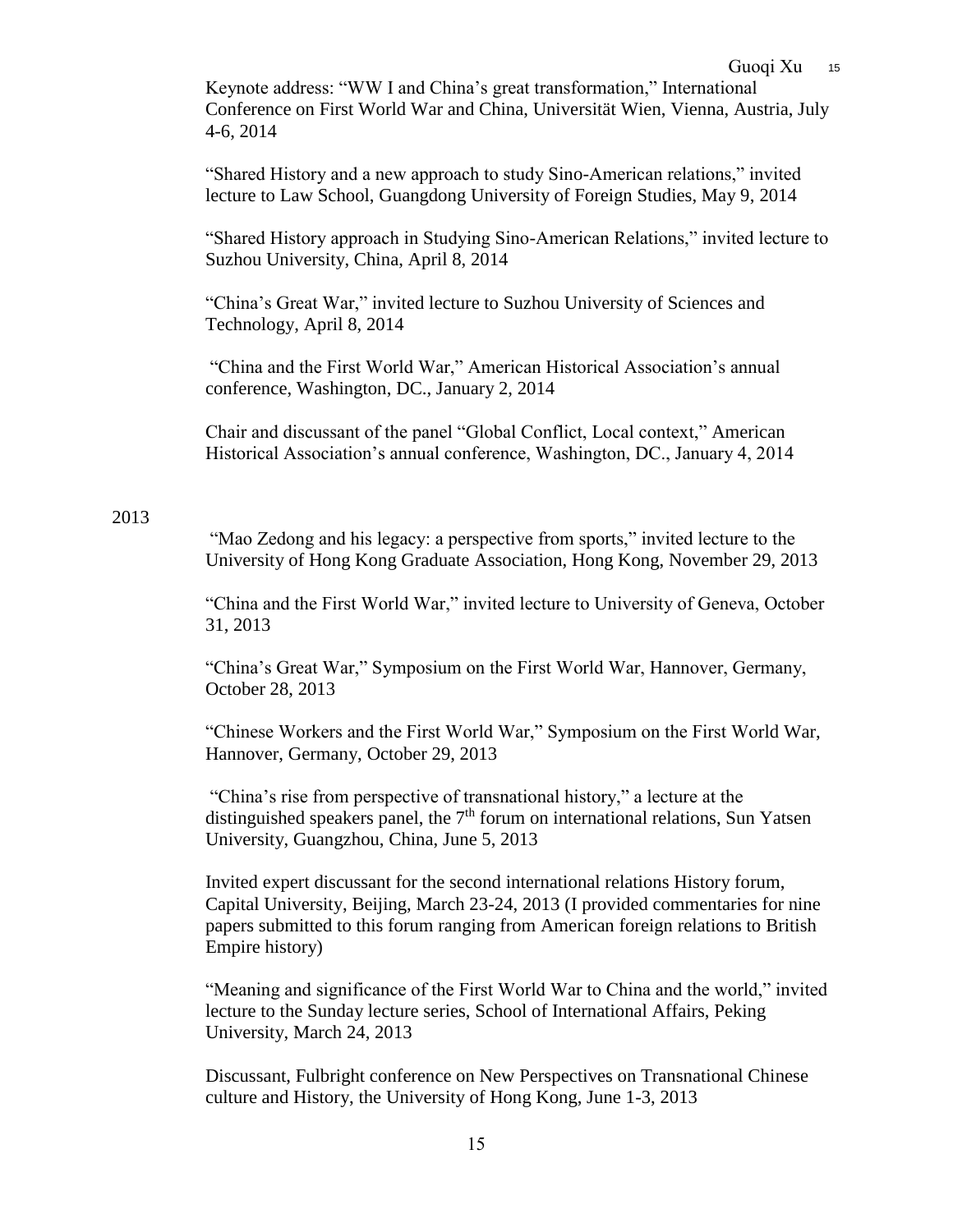"Asia and the First World War," a distinguished guest lecture delivered to Humanities Center, University College Dublin, November 23, 2012

"China and the Great War," an invited paper delivered to "Whose remembrance? Workshop for historians," Imperial War Museum, London, July 19, 2012

"The Great War and China's Great Transformation," China research seminar, Faculty of Asian and Middle Eastern Studies, Cambridge University, February 15, 2012

"Chinese support for a European War: strangers on the Western Front during the Great War," Hughes Hall, Cambridge University, February 28, 2012

"The Great War and China's Great Transformation," Asia and the Great War workshop, Centre of War Studies, University College Dublin, May 17, 2012 "Modern Sports and Modern China," Free University, Berlin, Germany, January 24, 2012

"Chinese workers and the First World War," Free University, Berlin, Germany, January 23, 2012

Annual distinguished lecture, "Chinese laborers and the fate of East-West civilizations," 西南财经大学, June 7, 2012

"国际史视野下的重庆史:一个方法论的解释" (Chongqing history from a perspective of international history: a methodology explanation), 重庆大学人文社 会科学高等研究院国际学术研讨会:重庆史研究的回顾、现状与展望 (International Conference on the History of Chongqing: Retrospect, Status and Prospect), June 3-6, 2012

"Modern Sports and China's internationalization," keynote address to The Eighth Graduate Seminar on China, Universities Service Centre for China Studies, Chinese University of Hong Kong and CUHK-Chiang Ching-Kuo Foundation Asia-Pacific Centre for Chinese Studies, January 5, 2012

### 2011

"Strangers on the Western Front: Chinese Laborers in the Great War," invited lecture delivered to Royal Asia Society, Hong Kong, November 11, 2011

Invited lecture: "International History approach and its practice," Institute of Modern History, Chinese Academy of Social Sciences, Beijing, December 27, 2011

Invited world history master lecture: "International History Approach and its use in China studies," School of History, Nankai University, December 23, 2011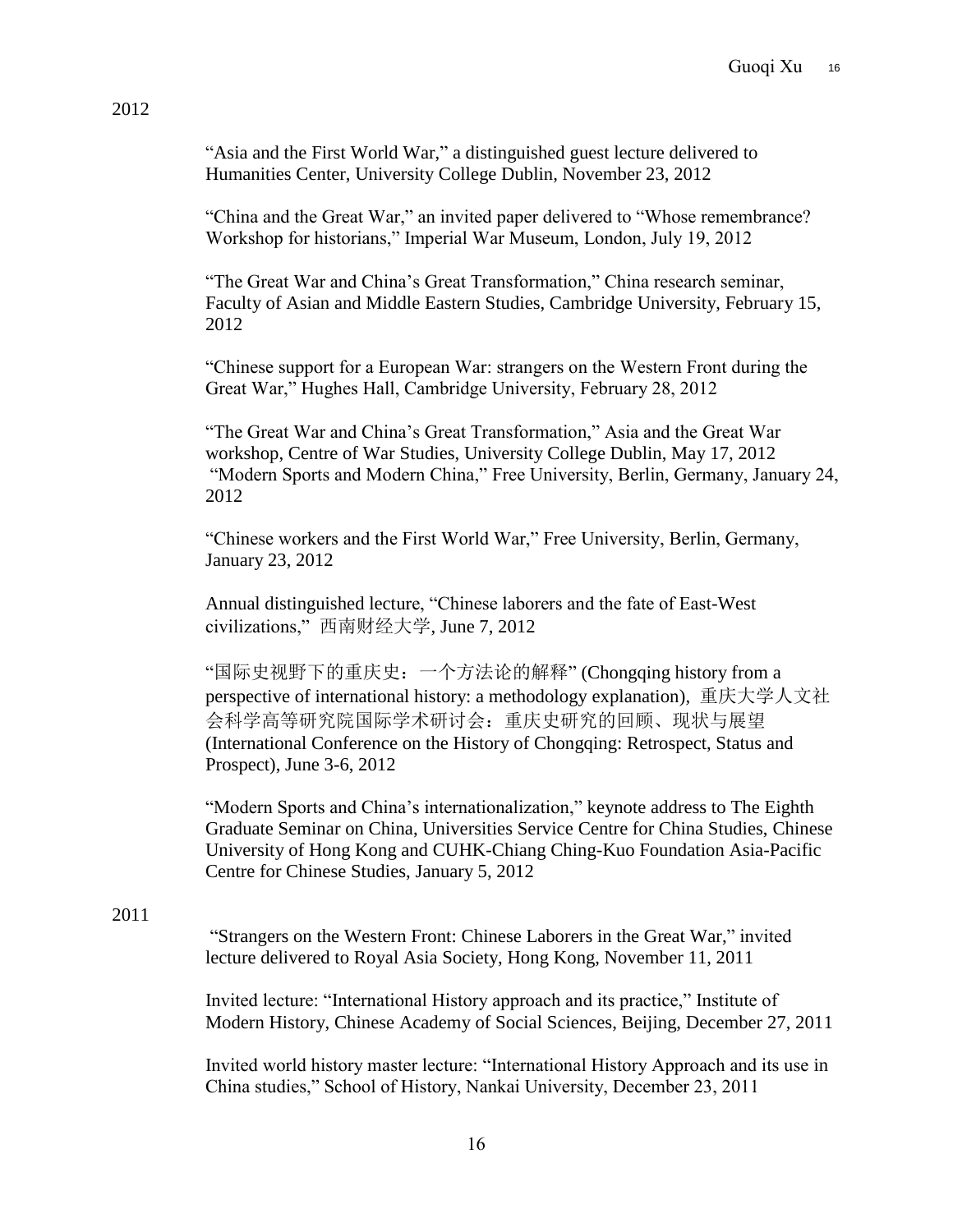Invited Lecture, "International history Approach and its practice," Department of History, Peking University, December 22, 2011

Invited master lecture: "International History Approach and its practice: from perspective of the Great War," Capital Normal University, Beijing, December 21, 2011

"International History approach and its use in China-centered studies," invited lecture, Department of History, East China Normal University, Shanghai, China, September 13, 2011

"What is International History?" invited lecture, Department of History, Fudan University, China, September 9, 2011

"International sports and China's internationalization and diplomacy," International conference on Comparative studies of East-West Cultures and diplomatic strategies, University of Macau, May 9-10, 2011

"1910s and China's Great War," a paper delivered to a roundtable "1910s: the pivotal decades in East Asia," Annual conference of American Asian Studies, Hawaii, April 1, 2011

"Chinese Men and French Women: A Strange saga of the Great War," Research Seminar of HKU Strategic research area in China studies, the University of Hong Kong, January 28, 2011

# 2010

"Chinese laborers in France during the WW I and China's search for internationalization," a paper presented to International conference on Chinese workers in the First World War, Boulogne-Sur-mer, France and Ypres, Belgium, May 25-30, 2010

"Chinese and Americans: a cultural and international history," interdisciplinary China lunchtime seminar, Hong Kong Institute for the Humanities and Social Sciences, the University of Hong Kong, April 27, 2010

Invited lecture: "Olympic movement and China's national representation," Institute of Modern History, Academia Sinica, Taipei, March 3, 2010

"Sports and China's Internationalization," Research Seminar, Department of History, the University of Hong Kong, January 28, 2010

"Strangers on the Western Front: Chinese laborers in France during the Great War," International History Workshop, the University of Hong Kong, January 15, 2010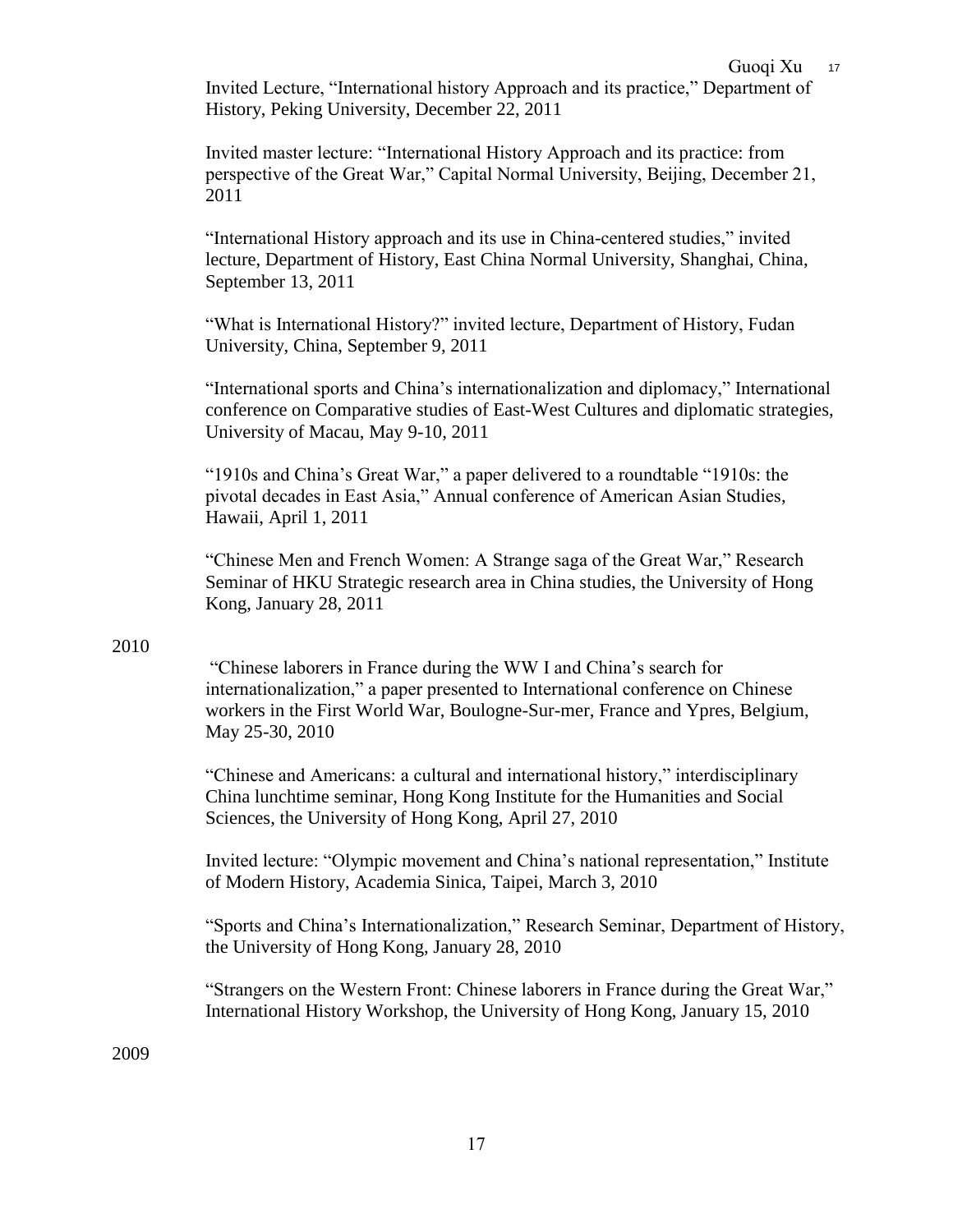"Modern Olympic Movement and East-Asian Relations," a lecture delivered to Dong-A University, Busan, South Korea, August 19, 2009 "China and America: A Shared history," invited lecture delivered to Confucius Institute, Wayne State University, September 30, 2009

"China and Modern Olympics," a lecture delivered to Grand Valley State University, March 30, 2009

Panelist, Roundtable discussion on sports in Asia, American Association of Asian Studies annual conference, Chicago, March 29, 2009

Chair and commentator for the panel: Un-breaking a Broken world: Law and society (panelists: Carole Fink, Ohio State University: The League of Nations and Minority Protection," Erez Manela, Harvard University, "The Wilsonian Movement and the decline of Europe's Imperium," and Jay Winter, "Rene Cassion, Great War Veterans, and the Genesis of the Human Rights Movement) at the conference "The Unfinished Business of War and Revolution: Europe 1918/1919", Oberlin College, March 13-14, 2009

"Strangers in a strange Land: Chinese laborers in France during the Great War," a lecture presented to Radcliffe Institute for Advanced Study, Harvard University, February 18, 2009

# 2008

"The Beijing Olympics," China Current Events Workshop, Fairbank Center for Chinese Studies, Harvard University, October 2, 2008

Invited lecture: "Beijing 2008 Olympics: Its Significance and Implications," Confucius Institute and Asian Studies, Rutgers University, May 1, 2008

Invited lecture: "Chinese Olympic Dreams and Sport Internationalization," Department of History, University of Maryland at College Park, April 18, 2008

Invited lecture: "The Olympics and China's Internationalization," The University of Kansas Center for East Asian Studies, April 12, 2008

"How to Understand China: an historical analysis," invited lecture presented to annual International Law Symposium, Thomas Cooley Law School, Lansing, Michigan, February 16, 2008

"Chinese laborers in Europe during the First World War and their role in China's internationalization," paper delivered to International Conference on Chinese laborers in Europe during the First World War, Weihai, China, September 17-19, 2008

"Olympic Games and China's Modern Development," an invited lecture, Department of History, East China Normal University, September 8, 2008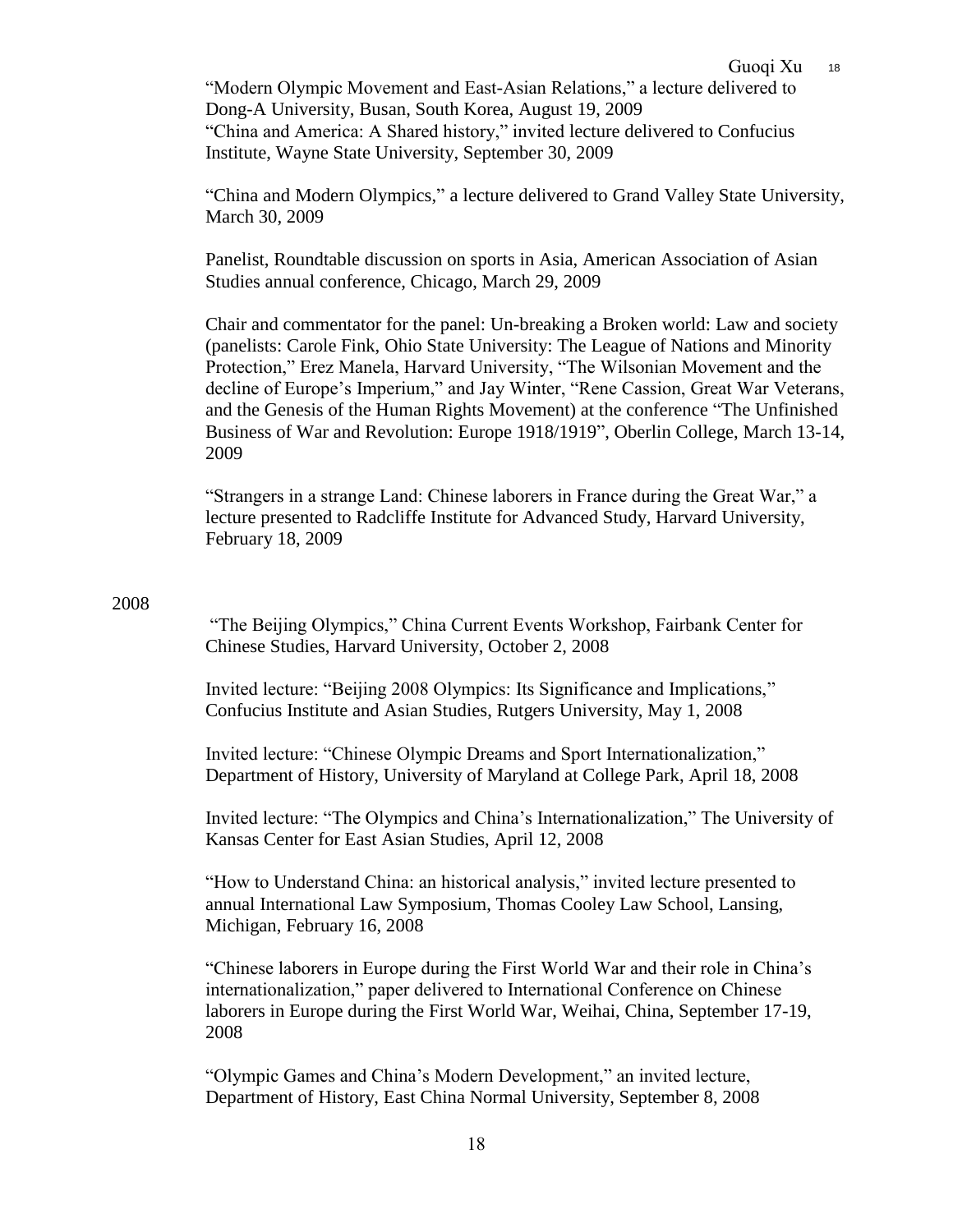|      | "Chinese laborers in Europe during the First World War and their role in China's<br>search for national identity," paper delivered to International Conference on modern<br>China, Changsha, China, July 17-19, 2008                               |
|------|----------------------------------------------------------------------------------------------------------------------------------------------------------------------------------------------------------------------------------------------------|
| 2007 | "China and the Olympic Movement," invited Honors Day lecture, Kalamazoo<br>College, October 25, 2007                                                                                                                                               |
|      | "Chinese laborers in France during the WW I," paper delivered to the International<br>conference on new directions in the First World War studies, Washington, DC.,<br>October 18-20, 2007                                                         |
|      | "Olympics and China's National Representation," research seminar lecture<br>presented to Center for Chinese Studies, University of Michigan (Ann Arbor),<br>March 6, 2007                                                                          |
|      | "Role of Sports in the U.S.-China Relations," presented to the Foundation for<br>Pacific Quest in conjunction with the American Association for Asian Studies<br>annual conference, Boston, March 28-April 2, 2007                                 |
|      | "Sino-American Relations in Historical and International Perspectives," series of<br>lectures for the Telluride Association Winter Seminar, Telluride Houses, University<br>of Michigan and Cornell University, January 13-15, 2007                |
|      | "Olympic movement and China's Internationalization," Universities Center for<br>China Studies, Chinese University of Hong Kong, June 5, 2007                                                                                                       |
| 2006 | "Ping pong Diplomacy and the Sino-American Relations," lecture delivered to the<br>Telluride House, The University of Michigan, December 8, 2006                                                                                                   |
| 2005 | "Sino-US Relations in Historical and Global Context," invited lecture delivered to<br>the Kalamazoo-Battle Creek Chapter of the United Nations Association, November<br>20, 2005                                                                   |
|      | "Living with History in East Asia," lecture delivered to the 2005 colloquium<br>sponsored by the Joint Center for East Asian Studies of the University of<br>Missouri-St. Louis and Washington University in St. Louis, November 4, 2005           |
|      | "Sports and China's Internationalization," presented to the annual meeting of the<br>Midwest Conference on Asian Affairs, Michigan State University, September 23-25,<br>2005                                                                      |
|      | "Sports and China's Search for a New National Identity in a Global Context,"<br>presented to the Foundation for Pacific Quest in conjunction with the American<br>Association for Asian Studies annual conference, Chicago, March 31-April 3, 2005 |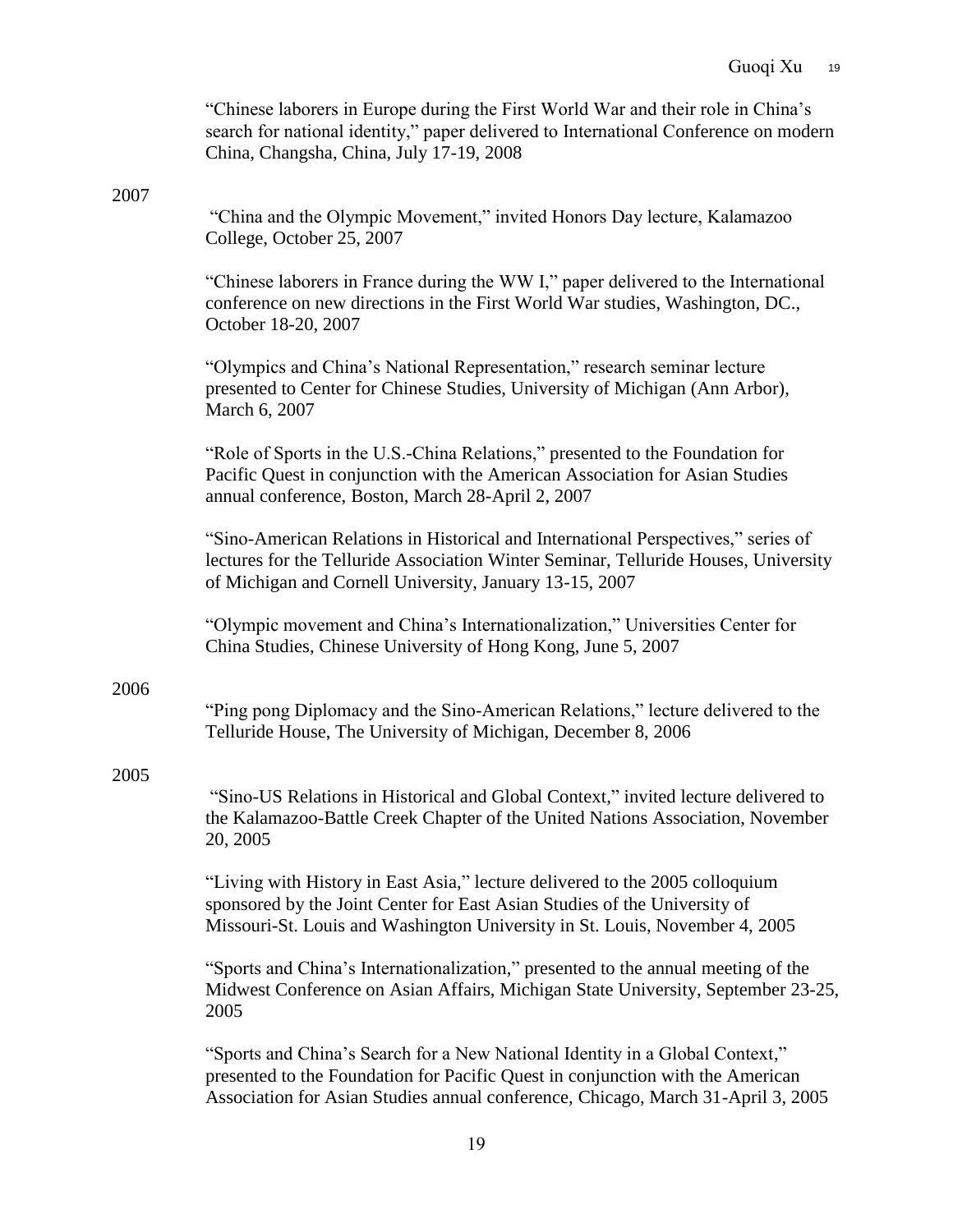|      | "The Great War in China and China in the Great War," presented to the<br>International Conference on Beiyang Diplomacy, Fudan University, Shanghai,<br>August 26-28, 2004                                                                                     |
|------|---------------------------------------------------------------------------------------------------------------------------------------------------------------------------------------------------------------------------------------------------------------|
|      | "The Place of the Great War in Chinese History," presented to the Second<br>International Conference on New Perspectives of Chinese History, Tsinghua<br>University, Beijing, August 21-24, 2004                                                              |
|      | "Liang Qichao and China's Internationalization: The Case of The First World<br>War," American Historical Association annual conference, Washington, DC.,<br>January 4-7, 2004                                                                                 |
| 2003 |                                                                                                                                                                                                                                                               |
|      | "The Great War and China's Search for National Identity: The Case of Chinese<br>Workers in France," delivered at Labor, War, and Imperialism: 25 <sup>th</sup> Annual North<br>American Labor History Conference, Wayne State University, October 16-18, 2003 |
|      | "Liang Qichao and the First World War," delivered to the First International<br>Symposium on Liang Qichao, Nankai University, Tianjin, China, October 14-16,<br>2003                                                                                          |
|      | "The Great War and China's Internationalization: The Case of Liang Qichao,"<br>delivered to the Midwest Conference on Asian Affairs, Illinois State University,<br>October 10-12, 2003                                                                        |
|      | "The 1919 Paris Peace Conference and China's Search for a New World Order,"<br>delivered to the American Historical Association annual conference, Chicago,<br>January 2-5, 2003                                                                              |
| 2001 | "The Great War and China's Military Expedition Plan," delivered to a Workshop on<br>China's Interactions with the World-Internationalization, Internalization,<br>Externalization, Berlin, Germany, 2-4 August 2001                                           |
| 2000 |                                                                                                                                                                                                                                                               |
|      | "China and the First World War," lecture delivered to the Center for Chinese<br>Studies, University of Michigan (Ann Arbor), November 14, 2000                                                                                                                |
|      | "Age of Innocence: The First World War and China's Quest for National Identity,"<br>lecture delivered to the History Department and Center for East Asian Studies,<br>Stanford University, November 2, 2000                                                   |
|      | "Historical Memory and National Identity: Two Cases of China in 1793 and 1919,"<br>presented to the Toronto Conference on Memory and Identity: Past and Present,<br>October 19, 2000                                                                          |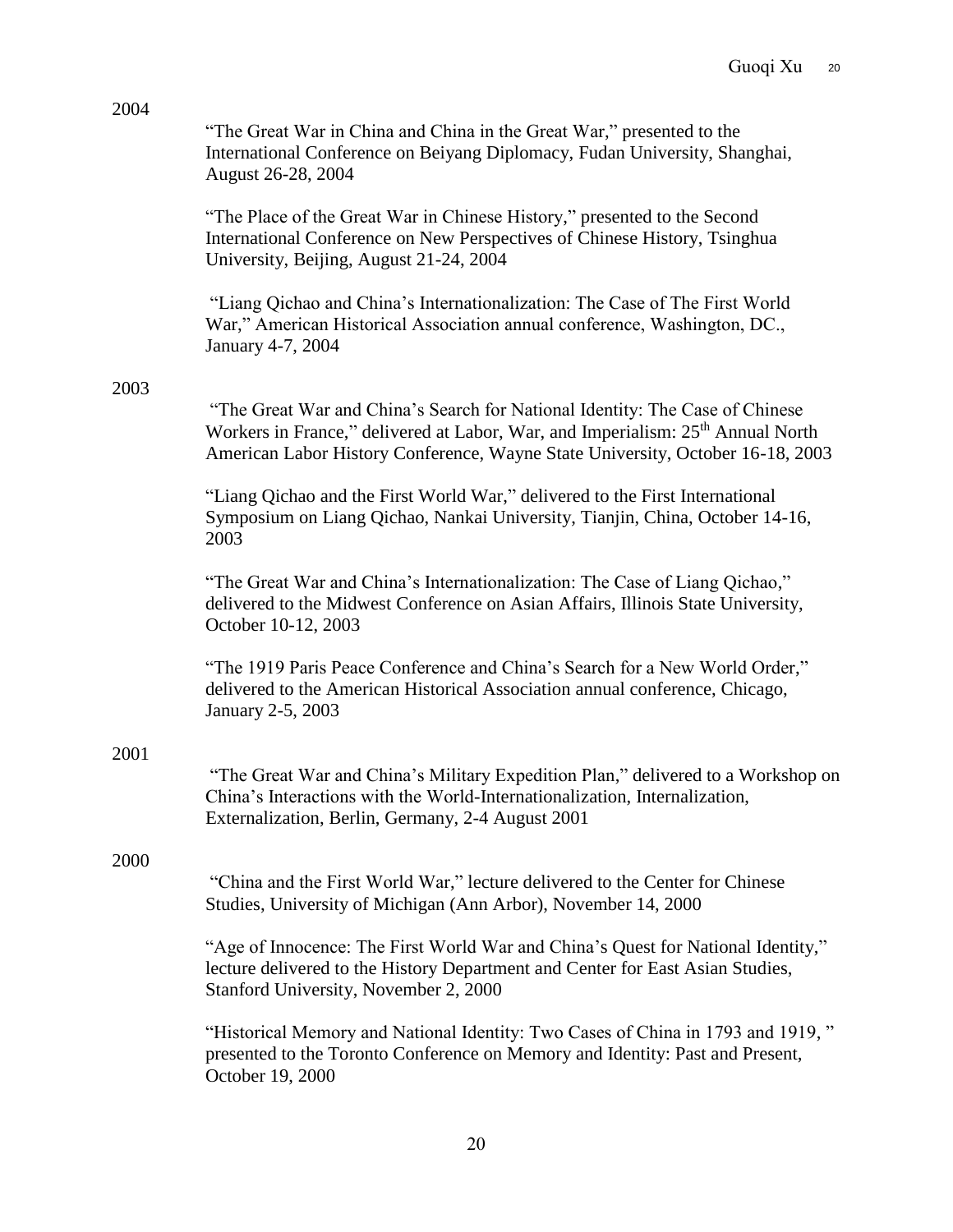|                  | Guoqi Xu<br>21<br>"The Question of China's Military Expedition to Europe during the First World<br>War," presented to the Midwest Conference on Asian Studies, October 6, 2000                                                                                                                                                                                                                                      |
|------------------|---------------------------------------------------------------------------------------------------------------------------------------------------------------------------------------------------------------------------------------------------------------------------------------------------------------------------------------------------------------------------------------------------------------------|
| 1999             | "Chinese Laborers in the First World War: A Forgotten Story," presented to the<br>New York Conference on Asian Studies, October 1999                                                                                                                                                                                                                                                                                |
|                  | Commentator: "Putting China in the World and the World in China," by Professor<br>Pamela Crossley, the Historical Society's national convention program, Boston,<br><b>May 1999</b>                                                                                                                                                                                                                                 |
|                  | "The First World War and China's Quest for a New World Order," presented to the<br>Graduate Student Associate Conference "Globalization and Democracy,"<br>Weatherhead Center for International Affairs, Harvard University, May 1999                                                                                                                                                                               |
| 1998             |                                                                                                                                                                                                                                                                                                                                                                                                                     |
|                  | "Internationalism as Nationalism: China and World War One," presented to the New<br>York Conference on Asian Studies, New Paltz, New York, October 1998                                                                                                                                                                                                                                                             |
| 1997             |                                                                                                                                                                                                                                                                                                                                                                                                                     |
|                  | "China's Response to the First World War, 1914-1916," presented to the University<br>of Toronto-York University Joint Centre for Asia Pacific Studies, October 1997                                                                                                                                                                                                                                                 |
| 1996             |                                                                                                                                                                                                                                                                                                                                                                                                                     |
|                  | "China's Preparation for Entry into the International System: 1911-1914," presented<br>to Contemporary History Workshop, Harvard University, November 1996                                                                                                                                                                                                                                                          |
| 1994             | "The First World War and China's Quest for National Identity," presented to the<br>Bradley Conference on Diplomatic and International Relations, Yale University,<br>December 1994                                                                                                                                                                                                                                  |
| Media Interviews |                                                                                                                                                                                                                                                                                                                                                                                                                     |
|                  | I have been interviewed by many media in the world such as the following:<br>Televisions:                                                                                                                                                                                                                                                                                                                           |
|                  | Al Jazeera, Canadian Broadcast Company, British Broadcast Company, CNN.                                                                                                                                                                                                                                                                                                                                             |
|                  | Print Media:<br>China Daily, The New York Times, Washington Post, Los Angeles Times,<br>Christian Science Monitor, Financial Times, USA Today, Montreal Gazette, India<br>Times, South Morning China Post, The National (United Arab Emirates), Sports<br>Illustrated. Associated Press, New China News Agency, The Reuters, Associated<br>Press, Wenhui Bao, Guangzhou Ribao (Guangzhou Daily), among many others. |
|                  | Radios:<br>NPR (National public Radio, USA), China Radio International, Voices of<br>America, Australian Broadcasting Company Radio program                                                                                                                                                                                                                                                                         |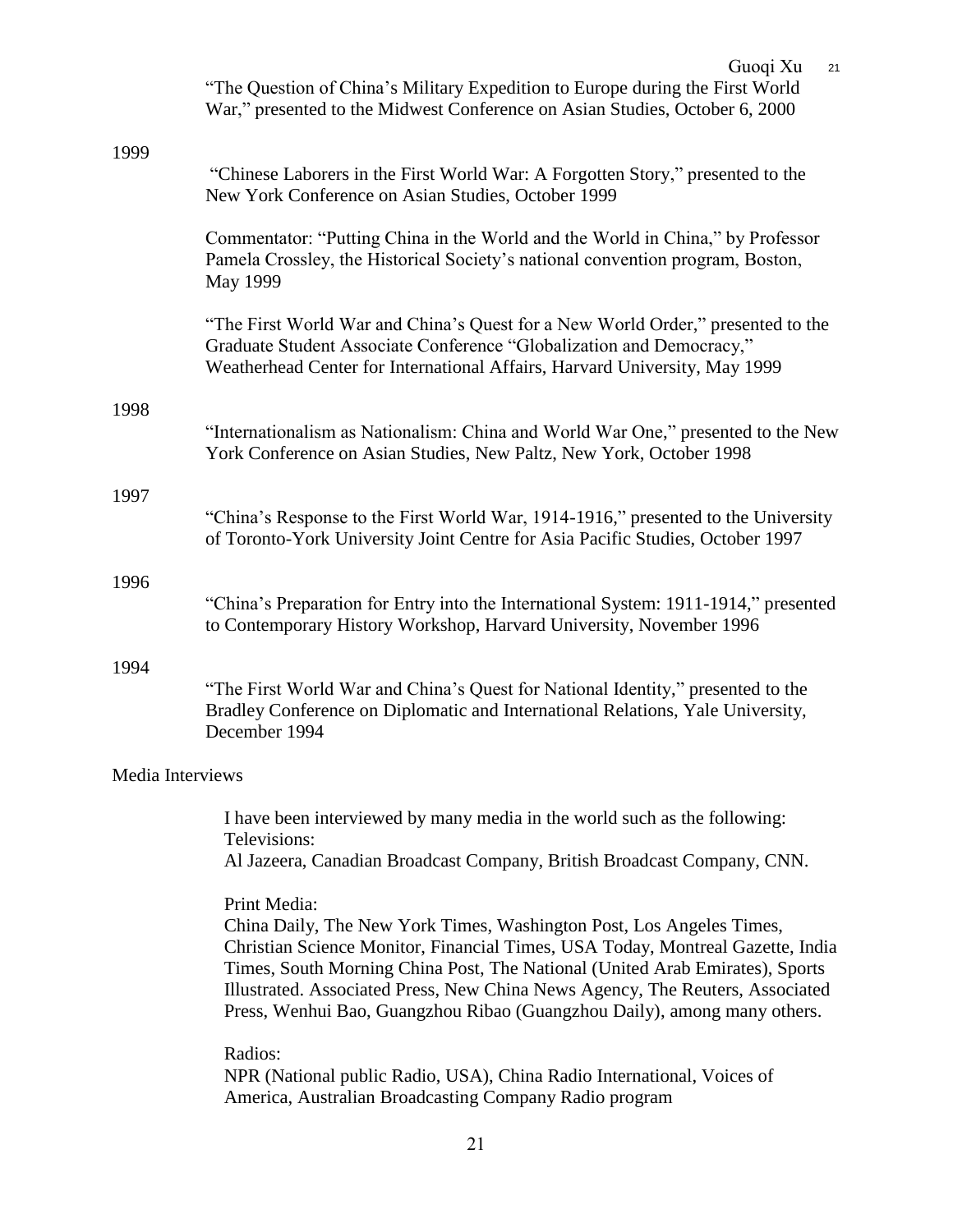Selected Personal Research Profiles in Media and academic journals:

吴翎君,《從徐國琦 Chinese and Americans: A Shared History 談美國學界對中 美關係史研究的新取徑》,臺大歷史學報第 55 期(2015年 6月),頁 219-249

Wu Linchun, "從徐國琦新著 Strangers on the Western Front: Chinese Workers in the Great War 談國際史的研究方法" (Xu Guoqi's International History Approach and His New Work Strangers on the Western Front: Chinese Workers in the Great War), [新史學](http://readopac1.ncl.edu.tw/nclJournal/search/guide/search_result.jsp?dtdId=000075&search_index=JT&search_mode=&search_value=%E6%96%B0%E5%8F%B2%E5%AD%B8$&la=ch&requery=true), No.4, 2011, 183-215

Michelle Tisseyre, "Le Train de La Honte: un episode peu glorieux et longtemps tenue secret de l'histoire canadienne est enfin revele par l'historien chinois Xu Guoqi," *L'ACTUALITE* (Canada), December 15, 2011

Michelle Tisseyre, "Wartime Chinese workers were treated as prisoners," *The Gazette* (Montreal, Canada): June 18, 2011

Liu Tao, "没有一战, 何来五四?" (Without the Great War, Where comes the May Fourth Movement? An interview with Professor Xu Guoqi), Xihu Monthly (西湖文学月刊), No. 7, 2009, 99-105

Deng Xiaojun, "In Search of history of Chinese laborers in the First World War: an interview with Professor Xu Guoqi," *China Archives* (中国档案), No.2, 2009, 12-15

Ye Jun, "The rebirth of China in the eyes of the international community: a review of Professor Xu Guoqi's *China and the Great War: China's Pursuit of a New National Identity and Internationalization"*, *Journal of Modern Chinese History*, [vol.](http://www.tandfonline.com/loi/rmoh20?open=3#vol_3) 3, [Issue 2,](http://www.tandfonline.com/toc/rmoh20/3/2) 2009, 213-224

Selected Professional Affiliations and Services

Senate Member, the University of Hong Kong, 2018-

HKU Press Board Member, 2017-

Chinese University Press Board Member 2018-

Member of international advisory board, Center for War Studies, University College Dublin, 2011-

Member of editorial Board, *Journal for American-East Asian Relations*, 2004-present.